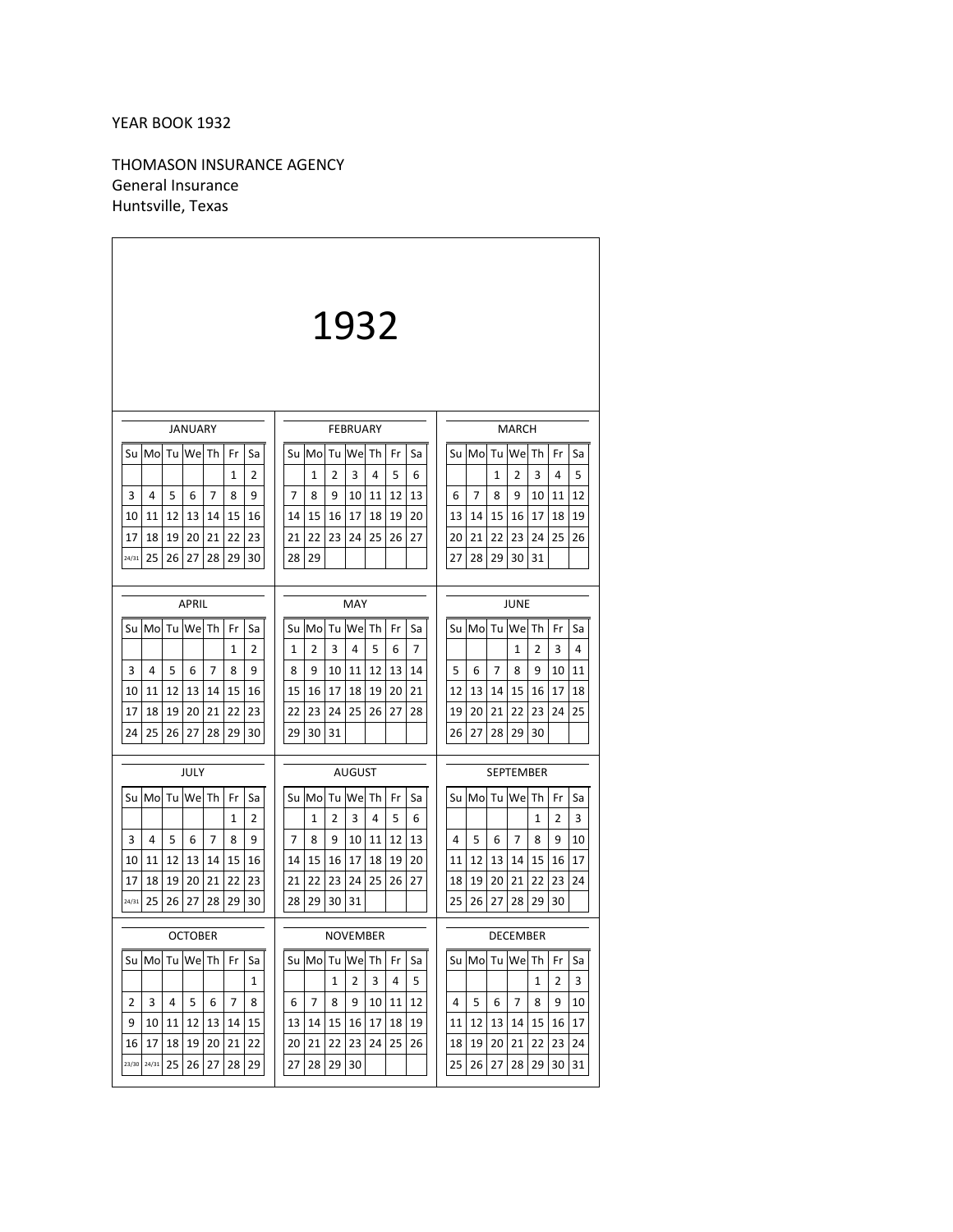Randolph Clark

Randolph Clark

YEAR BOOK 1932

United States Fidelity and Guaranty Company Baltimore, Md.

R. Howard Bland, *President*

Friday, January 1, 1932  $1<sup>st</sup>$  day – 365 days to come

This first day of the new year is a clear sunshine with sparkling frost. A good day to begin to add a record to the more than four score years that are charged against my life. If I had a record before me of all the past days I might be able to pass judgement as to how much claim I have to the judgement of well done making all allowance for and environment. I am sure I have more than an average amount of blessings for one. The nature citizenship of America is such a mixture of nationalities there is no distinctive American type. My parents were extreme in their difference. Especially they were physically and temperamentally opposites. My father was a good sample of the Scotch Irish Clarks of the George Rodgers Clark who were pioneers in the settling Ky. and Tenn. when Tennessee was called

Saturday, January 2, 1932  $2^{nd}$  day – 364 days to come

Franklin Territory. The younger brother was the Clark of the Lewis and Clark expedition to the Pacific. My father's Father was Thomas Dyson Clark. His mother was Jane Cunningham of the same race.

My mothers family genealogy as far as family tradition goes leads to the Hugenots in their seeking a place where they might worship God in no \_\_\_\_\_\_\_\_\_ name.

Tradition says the family were with these people in fleeing from France to Holland to England and the to \_\_\_\_\_\_\_ in America. Mother was a physical intellectual beauty, "A perfect woman nobly planned"

Joseph Addison Clark and Hetty (Esther) D'Spain were married in Nacogdoches County Jan 1842. On characteristic of the orig-

Sunday, January 3, 1932  $3<sup>rd</sup>$  day – 363 days to come

inal Scotch Irish was they were religious, political and social dissenters. Highly intellectual, they settled all questions by mathematical reasoning, and formed conclusions by opposition. He became the sole support of mother and two younger sisters at the age of 12.

The first visitors to the fatherless and the widow left them homeless without food or shelter. It took all the family had to settle claims against the father. The boy felt that life was a battle for the right to live in the world and he accepted it and asked no favors. No job was too hard. The choice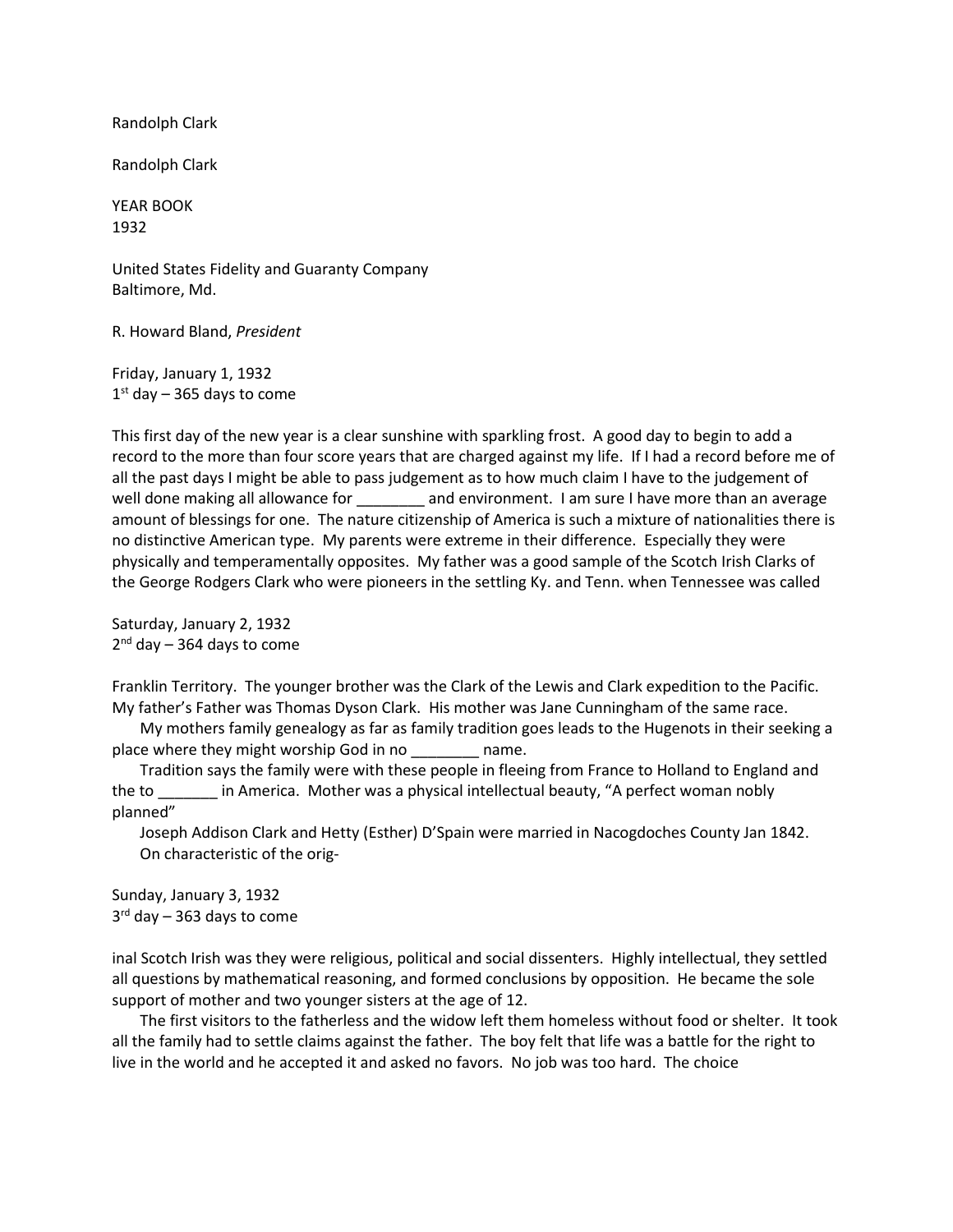Monday, January 4, 1932  $4<sup>th</sup>$  day – 362 days to come

of vocations was in favor of the one that would furnish food and shelter. When he worked he with much hard manual labor beside, he had taught a boy's school severed an opportunity in a printing office and owned and edited a county newspaper. He sold the paper and gave himself one year in a state university studying law and surveying. Leaving the university he taught school near Lexington. He soon had sufficient money to pay the expenses to Tex.

They came to Texas and his experiment as a lawyer and surveyor gave ready

Tuesday, January 5, 1932  $5<sup>th</sup>$  day – 361 days to come

employment. Texas had belonged to so many nations that land titles to individuals had become conflicting. His business brought association with a class of people different from the world he had grown up in. Instead of settling difficulties in law suits or by fighting each helped the other and all helped the losers. Here we have an illustration of Christ teaching when He said you are the of the world. The disciples are the seed of the Kingdom. No books of evidence on Christianity written to prove the claims of the church had gained a respectful hearing. But the \_\_\_\_

Wednesday, January 6 6th day - 360 days to come

convinced him of the fact of Christ and that Christianity was the only power on earth that would ever make mankind a brotherhood. This caused him to \_\_\_\_ into this different kind of people. His wife influenced him to serve the incoming population by building a school. He selected a site located the land and built a house sufficient. To begin with the school was filled with eager students from the first day. A preacher, Glen Weaver came to TX from Ind. He preached the gospel without any place for secularism in doctrine or name. Father was baptized. This caused

Thursday, January 7 7th day - 359 days to come

trouble. When he began the school it was understood that he was an unbeliever. Now he learned that the churches had less opposition to an infidel than to an undenominational Christian. This caused him to abandon the school. He removed to what was then Titus County, bought a small farm, raised a crop, and farmed preached. His preaching was a lawyers defence of his position of unsectarian Christianity. His faith was strictly unstructural belief in the things that were written that one might believe that Jesus

Friday, January 8 8th day - 358 days to come

is the Christ the son of God. The conditions were not favorable for learning the meaning of the life the believer is to follow.

His wife's faith was a belief in Christ that made a faith that that worked by love and \_\_\_\_\_ the complete life which Jesus came that man might have.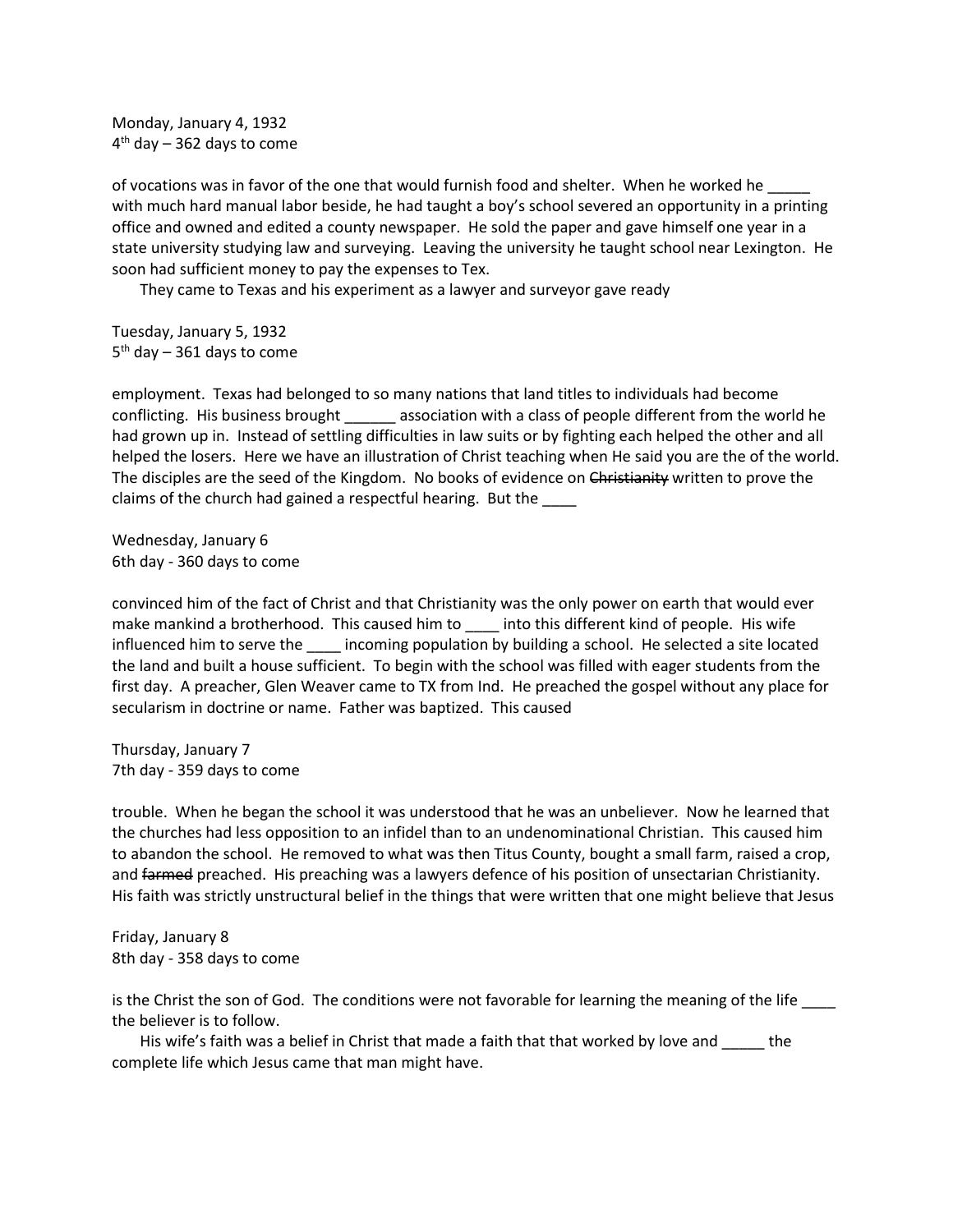Their first born came to them December 11, 1842 in Titus Co. Mother had just come to womanhood. She was well prepared for the right kind of home building. She was educated in the best of female seminary at Baton Rouge

Saturday, January 9 9th day - 357 days to come

La under President Shannon one of the great men of his day was afterward president of the University of Mo.

She was an equival in music and and painting, and the walls of the humble home hung with original nature paintings and two oil paintings of two pictures of perfect women. These from a master painter showed the type of perfect womanhood under this were the names Mary and Esther.

Mother's literary course included the best literature of the time.

Sunday, January 10 10th day - 356 days to come

Father moved to Harrison Co. when the second boy was born Aug 15, 1844. With these two boys Addison and Randolph the family began. Home was then first school and mother was their teacher. There was less than two years difference in their ages and Addison was ready to lay aside the primer book when I began to link words into sentences. I used the books as he left them, but I did not get with him. Addison liked hard studies math and language beyond his native tongue. Father seemed to like best of all his vocation

Monday, January 11 11th day - 355 days to come

The news paper business. We went to primary school & where we would begin moving until 1854. When Addison was 12. I coming ten. Then he was put in the Academy which prepared students for the junior year in the eastern colleges.

After this we were separated save in vacations. Father had practiced law and edited a paper at different places. IN 54, when Addison entered the Academy we were living at Palestine. At that time we employed to the East Texas cooperation to Evangelize

Tuesday, January 12 12th day - 354 days to come

Dunn the time between 1844 and 1854 father edited a paper at Bonham Rusk Galveston and Palestine. Mother taught the boys. When father employed to the Cooperation To Evangelize, and Addison entered the Academy, Addison was at home only in vacation of school. Father was absent most of the time. Mother and I kept the home fires burning. Father found the best teachers in the country for Addison. He was in school one year at Palestine and three years at Tennessee Colony in Anderson County, two years at the colony \_\_\_\_\_\_\_\_\_\_\_\_\_\_ he had a college teacher and library. This with one session with a teacher in

Wednesday, January 13 13th day - 353 days to come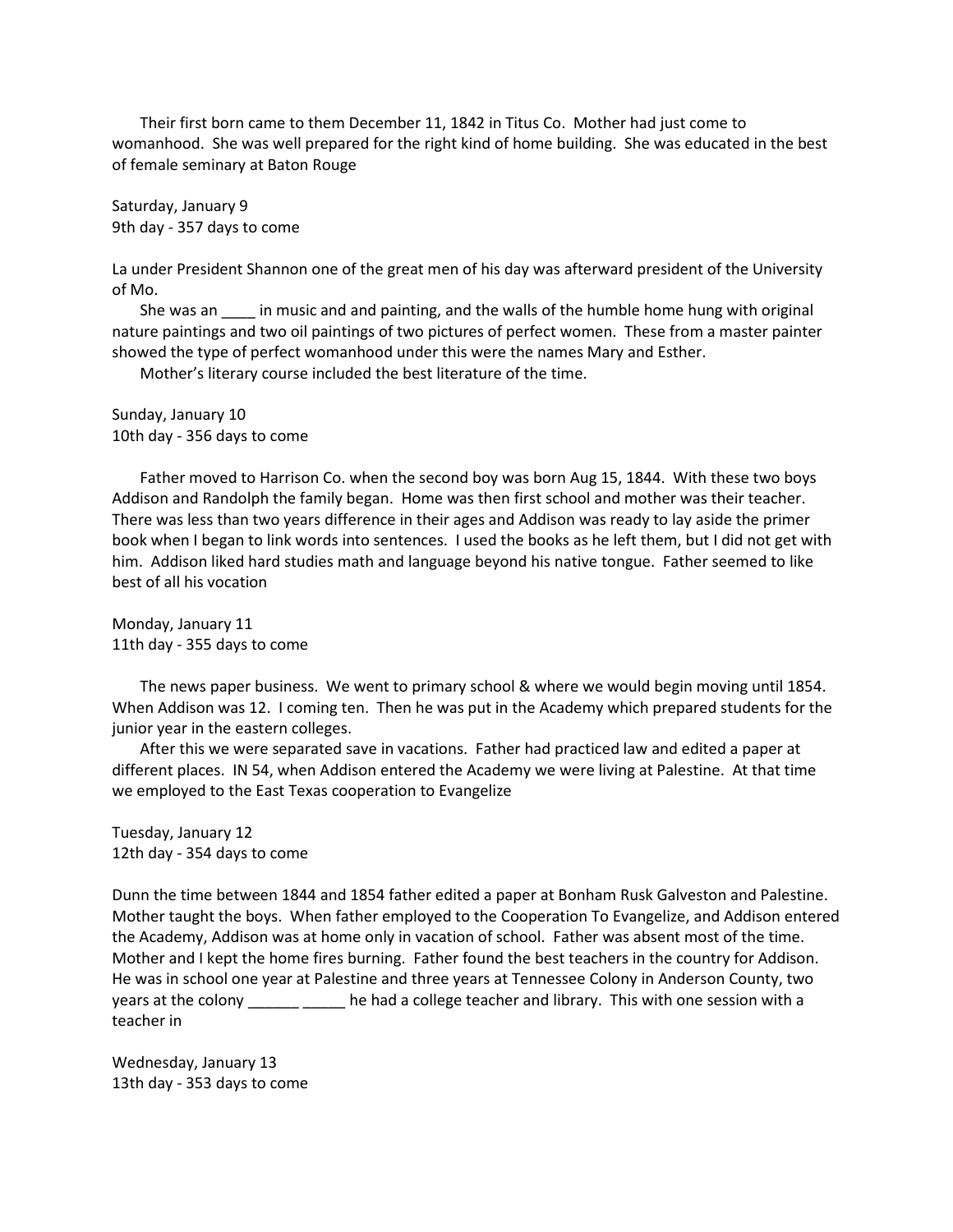McK who had a boys preparatory school. He pursued more than an ordinary college A.B. course. In 1860 the threatening war called him home. We were then living in Collin County. The family moved to Kentuckytown in Grayson County in 1861. Lincoln called for troops to invade the seceded states. Up to this time Addison had taken no part in the political discussion that kept the country in a turmoil but when an army of invasion threatened to over run the country he

Thursday, January 14 14th day - 352 days to come

volunteered to defend the homes. The only time I knew father to go into a business seemingly to make money. He bought wheat put me to hauling it to mill and filled army contracts for flour and shipped flour to commission houses. He went to the sugar mills in La bought tons of sugar and went Mobile Alabama, bought heavily of tobacco. All this had shipped to Texas and sold to retail merchants. In 1893 he gave up speculating and bought a farm ranch in Johnson County near the corner of Hill County. A better farm and ranch

Friday, January 15 15th day - 351 days to come

could hardly been found in the state. Rich land creek of lasting springs a sea of grass, 16 miles to Hillsboro without a mark of civilization. Here he put one hundred stock horses. I supposed he expected me to look after them had come for me to go to the war or give the Authorities reason why. There were now two younger boys in the family. I helped them get the horses. One of the boys was seven years old the other ten. I took a pony from the herd and went on a search for Addison in the army. I was just in time to miss

Saturday, January 16 16th day - 350 days to come

two big battles. I took place in the front route with the veterans in Walker's Division of infantry and soon learned that war was not a picnic.-

On Sunday afternoon May 26, 1865 Addison and I after \_\_\_\_ onto the nights tramped home at the farm ranch place. As we came near we saw the smoke from the kitchen stovepipe. We knew that mother was cooking for the soldier boys who might pass and with a prayer that her boys might along soon. The little blue eyed Mary was in the gate watching the soldier boys home eyeing each crowd to

Sunday, January 17 17th day - 349 days to come

See if her brothers might be there when these two took the path that led to the house she walked timidly to meet if weather beaten men could be her brothers. This was the only time I ever saw Addison overcome with emotion. We hurried to the house. Mother was there and this was home. We could visit without the fear of being molested by bugle note or drum.

Father soon came then was time for the general family move. He had bought an interest in a flour mill near Alvarado and was prepar-

Monday, January 18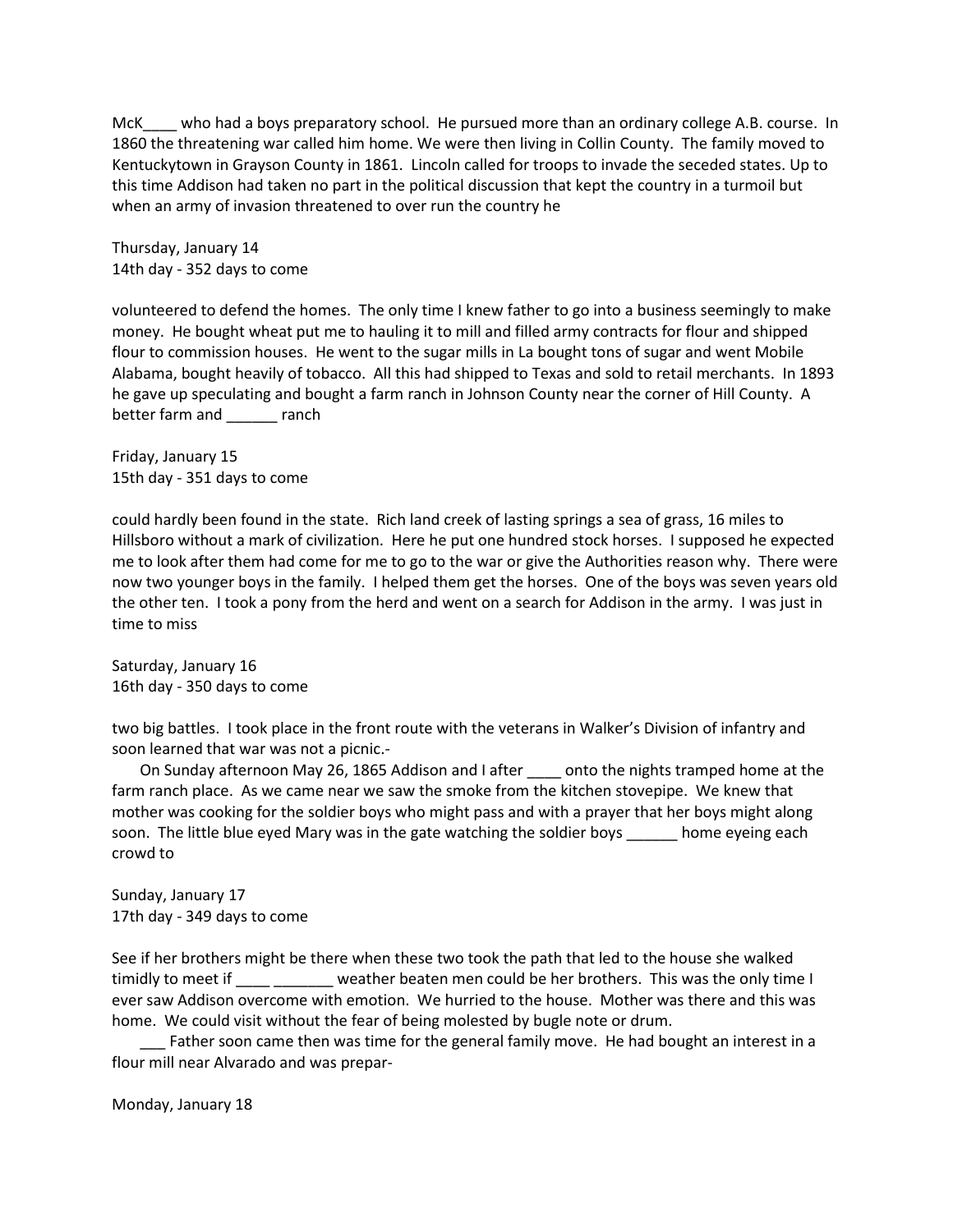18th day - 348 days to come

ing to move. A stillness reigned over the country like the quiet after a destructive storm. The war was over but it was yet to be seen what would be when the conquering army came to take possession. Men were hurrying home to repair farms rebuild houses and begin to have their own many opportunities. These were engage in traffic or join with the conquerors in plunder. The boys that had not been left on the battle fields had lost four years of the time they should have been in school. Addison had commanded boys in Conf be them in battle, he would now gather these as they returned and teach school. He found a log cabin where with

Tuesday, January 19 19th day - 347 days to come

some repairs answered for a school house and soon had it crowded with ex soldier boys and children that had no school during the war. This was near the town of Alvarado. He taught here the summer of 65. In Sept 65 until June 26 he taught in the town of Alvarado.

Addison had finished better than an ordinary college course in the Academies. He wanted to be associated with a teacher of experience and study teaching and further advance in studies. He found the man

Wednesday, January 20 20th day - 346 days to come

who had the authority to be called a teacher. He had been thoroughly in the School of hardships and had granted under Alexander Campbell in Bethany College Va. He was teaching at Springfield Mo when the war broke up all schools on the border. He moved to Texas and was waiting for the war troubles to settle in Mo and had opened school in a large church house in Grayson Co Texas. This man was Charles Carlton. A big room was filled to over flow mostly of ex soldier boys. Addison found the man he wanted

Thursday, January 21 21st day - 345 days to come

to association with as a teacher but could get little help to advance his studies. He assisted Mr. Carlton in teaching several his studies and went on alone in his scientific studies and the

The boys would assemble in groups on the grass under the trees beside the house when the weather would permit. They would come to class to report progress and get help needed. We were with this school from Sept 66 to June 67. Mr. Carlton had moved to Bonham

Friday, January 22 22nd day - 344 days to come

where he had better school building and equipment. I must say a word about Bonham. The highland country bordering Red River from Texas came to Grayson County including what is now Bower Red River Lamar Fannin and Grayson counties was settled by good citizens from the southern states principally from Ky Va Tenn and Miss. When Texas belonged to Spain attention was called to this country when Aaron Burr [?] made his attempt to get the country. When Texas was dark as Africa from there to the far south border this section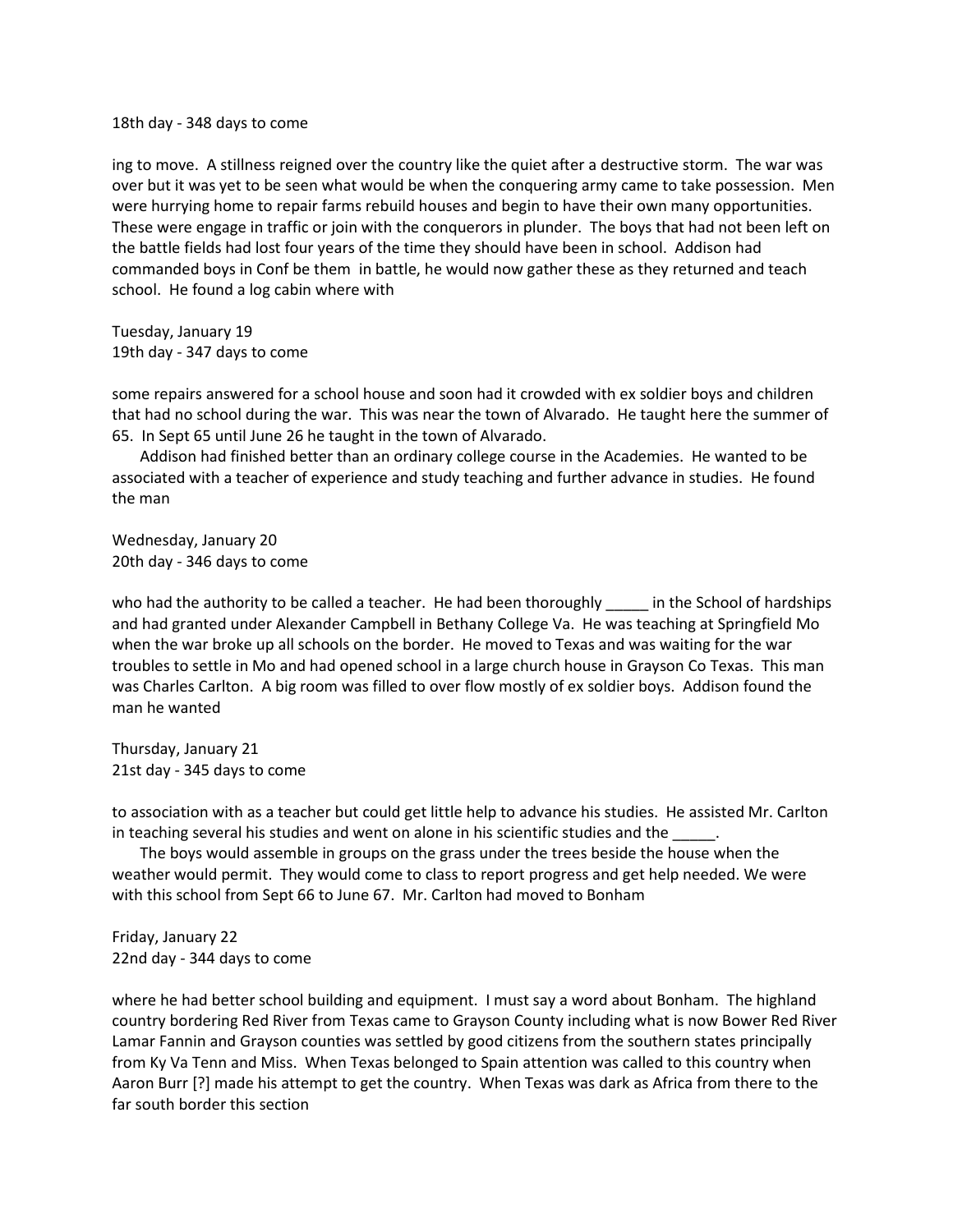Saturday, January 23 23rd day - 343 days to come

Well developed farms with orchards, schools and churches. R E Lees of the Virginia Lee family a graduate of the West Point Military Academy was serving in the Texas army, stationed on Red River in Fannin Co.

On annexation of Texas to the United States Texas Army was disbanded. Col. Lee \_\_\_\_\_ and laid out the county seat of Fannin Co. now called Bonham.

Soon after some of the citizens \_\_\_\_\_\_ and excellent \_\_\_\_\_\_ for that time and sent to Boston for a

Sunday, January 24 24th day - 342 days to come

to teach a female seminary. They secured a faculty of one man and two ladies a faculty representing the best of New England culture and the children of choice Southern with a few generations of training made an improvement in both classes.

The children went to the same school acquired the same style of dress. The same great manners of home. The homes came to be alike in all their

Monday, January 25 25th day - 341 days to come

home life. The churches had the same customes of worship. Their social life all was the same. Pastors were given at a home no \_\_\_\_\_\_\_\_\_ in public places with all sorts of comers. They met a private house had a certain hour to adjourn. Young men of good character arrived. The Seminary faculty returned to Boston on the breaking out of the civil war.

Mrs. Carlton secured the building and on the first Monday in Sept 67

Tuesday, January 26 26th day - 340 days to come

The seminary chapel was filled with expectant students. One half the room had the Bonham girls and young ladies. The other with Fannin County boys and a goodly number of ex soldier boys from many parts of the state. These soldier boys had heard of Mr. C. and wanted his help to make up lost time. There was little time for social life. I had not had any of what is known as society. I lived close to mother till I went to the war, then I did not even have a girl to correspond with as most of the boys had.

Addison had been in student boarding till he went to the war and too much absorbed in books to form any girl attachments. We had \_\_\_\_\_\_\_\_ offers to go into the profession of the law and chance of business to make money. Our purpose was to help the cause of Christian education by teaching building and

Wednesday, January 27 27th day - 339 days to come

for tr<sup>ing</sup> for citizenship and home builder.

Mr. Carlton announced the program. Each student must understand school life was for the purpose of making the best possible character of the material that God had given. That entrusted to the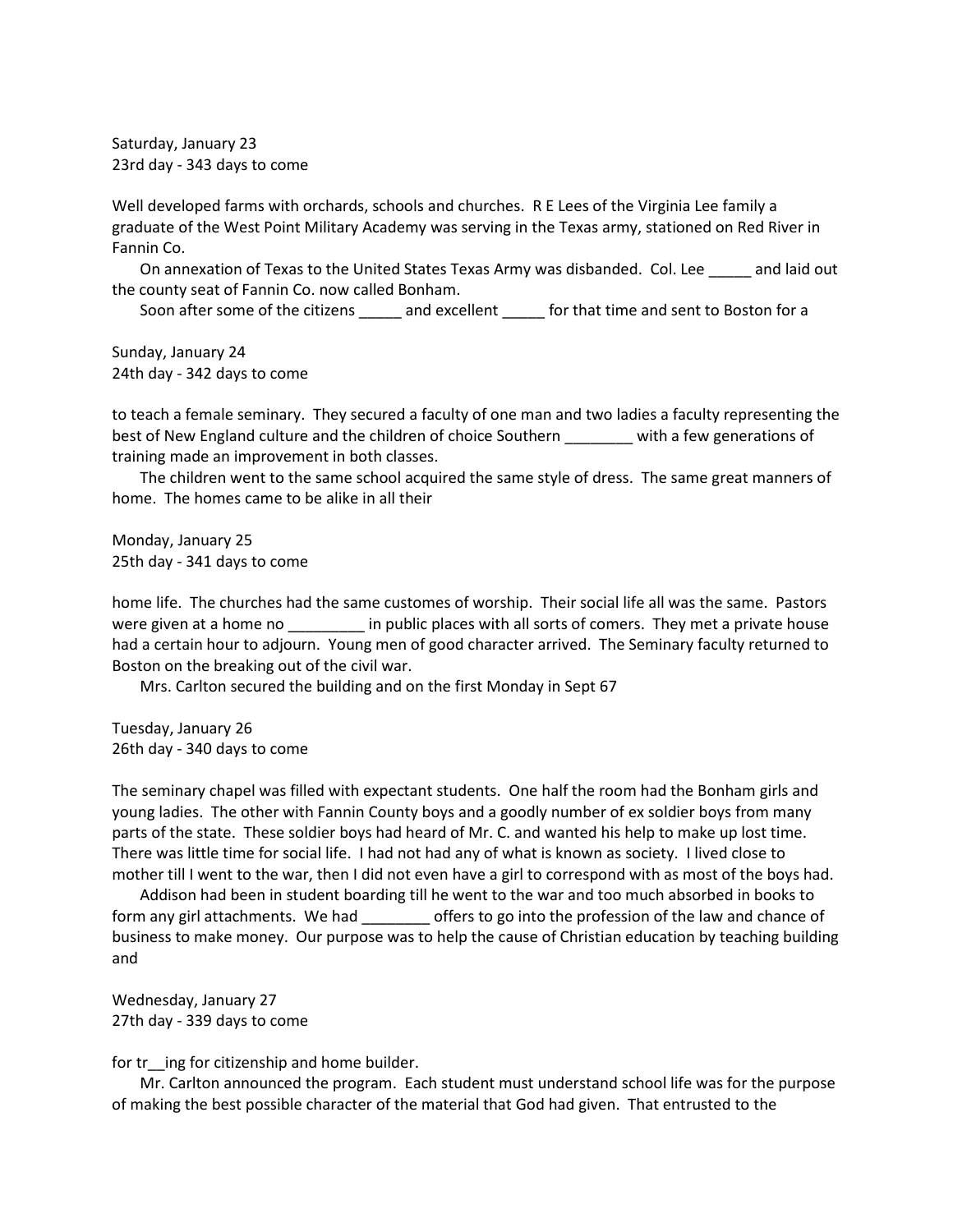individual during this life. Not just to prepare to make a living for \_\_\_\_\_ time of life, but to make the complete life. Physical and spiritual. Mr. Carlton's personality before the students authorized him to be called a teacher, a builder of character.

That was the kind so of school to develop the best in them. They would be careful to \_\_\_\_\_ the best in class and in the occasional meeting in

Thursday, January 28 28th day - 338 days to come

passing. The young men looked at the group in the opposite of the house and soon began to select individuals for study and soon found themselves looking for an individual. I had in mind the complete measure of perfect womanhood from my mother and grandmother and some pictures mother had of true woman hood. I had fixed in my mind so that I would make no mistake when I met one of the class. As the boys of my class became acquainted with the other side of the house I learned the individual names and charishes from the boys talk. In a short time there were no strangers. Privilege were given. These were social parties where seven the young men of the school

Friday, January 29 29th day - 337 days to come

visited in the homes of school girls. I had discovered one that was different. I found myself looking for her at chapel assembly and in class. I would always find her but never once caught her eye. I found out that she was the most universally loved young lady not only in school but in the town. She seemed to be unconscious of this. I made efforts to see her at home but on days when the school house social privileges. My not asking for a date would be answered with regrets for a "previous engagement." This young lady was the daughter of Mrs. Lee. Ella Lee just coming into mature womanhood.

Saturday, January 30 30th day - 336 days to come

I visited the home I visited the home and had an explanation of thus being such a daughter. Mrs. Lee was a superior woman of that class that was different. She made me welcome to come as well without previous announcement. I would go at times when the daughter had engagement to a social would spend the time with the mother on one occasion. I spent the evening till Ella return and learned that the mother was in the habit of waiting for the mother's daughter's return and before retiring she read the Bible lesson. Neither was a member of a church. The Virginia

Sunday, January 31 31st day - 335 days to come

Lees were Episcopalians. Mrs. Lee had studied the Bible and wanted to become a Christian with a sectarian church relation. The preachers seemed to teach it different from what it was in the Book.

As I had opportunity to become acquainted with Mrs. Ella I let my feeling lead me to approach love making. I was promptly checked. She let me know that she had wished to have the company of intelligent\_\_\_ said she needed to have conventional college. Thought young should have something beneficial to talk about.

Memoranda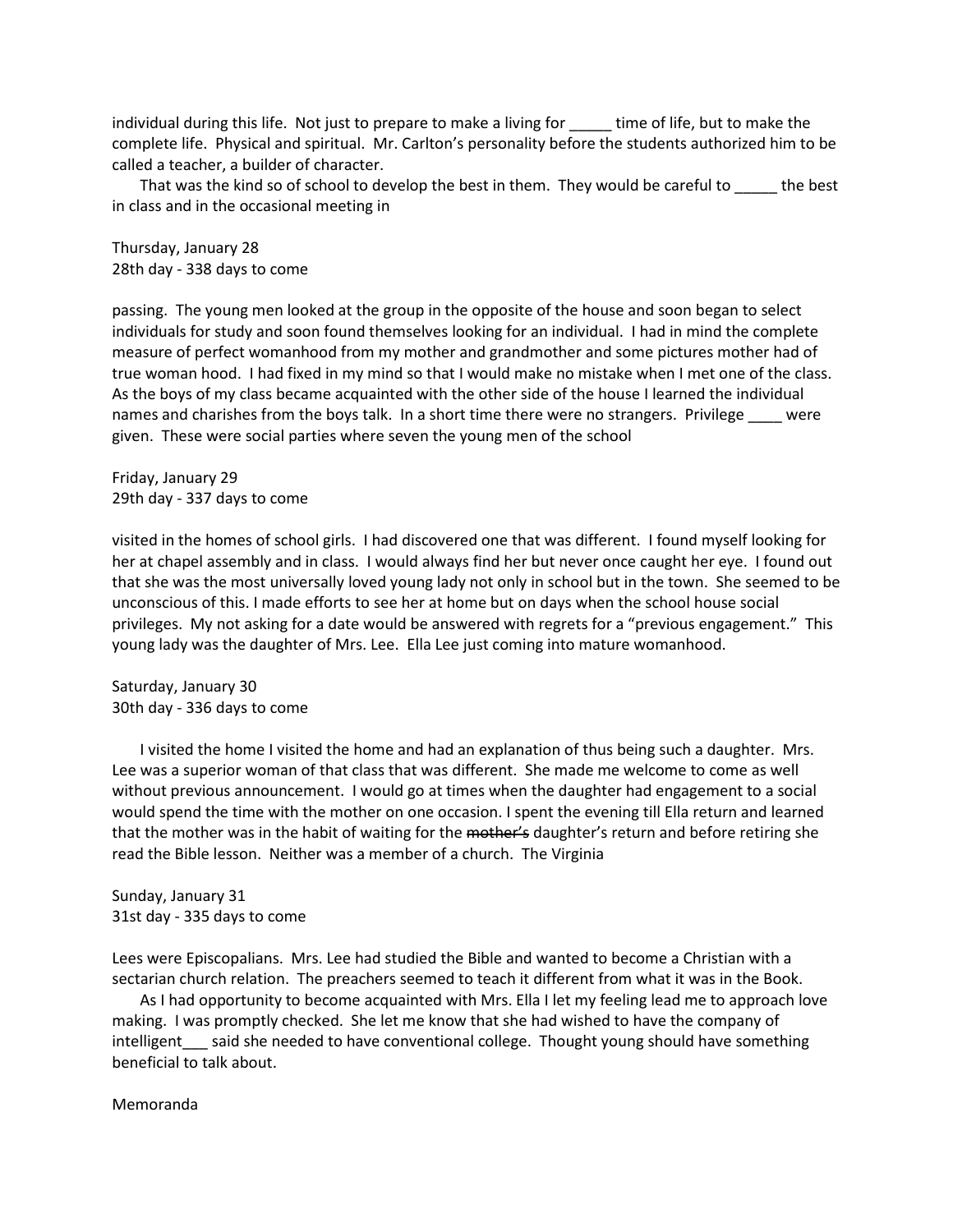But she could not when the conversation took the course of love making.

I was in an embarrassing situation but made a bold effort to get right. I proposed that if she would agree for me to visit and try to make the association pleasant I would promise to keep clear of the objectionable subject. She would be no \_\_\_\_\_ of it. She agreed. I felt free to visit and left my word. That was in the fall of 68 Spring of 68.

At the close of the session in June 68 Addison and I

Monday, February 1 32nd day - 334 days to come

went home. Father had moved from Alvarado to to the place to where the county seat of Johnson County had been moved and named Cleburne. Father was building a mill at the new town. I went to work helping with the mill building. Addison continued with his books.

In Sept. 68 we were in school at Bonham. Addison teaching. I putting in full time as a student. These were my first undisturbed years at school.

Addison was paying my board and tuition. He had agreed to take the school at Ft. Worth and begin there in Jan. 69. We were considering that place for our life work. Addison would need all his earnings. I had some good

Tuesday, February 2 33rd day - 333 days to come

horses. I rode one of these back to Bonham and made a trade with a farmer to let him have the horse and wait for pay until he sold his pork and made a trade for my with the account against the farmer. All went well.

I was rooming the boys lodging house at Mr. Carlton's so I did not have to account for absence. I did not send notes to be answered with regrets for previous engagement. I happened occasionally and had a welcome where the daughter was engaged the mother gave me a welcome. When alone I felt at home in the parlor. I gave myself a close examination. When

Wednesday, February 3 34th day - 332 days to come

Ella declined my advance in declaring love. The first thought was to go to some other school. Some far away college and forget. It seemed that would be impossible. If I ever married another the past would always be there to dis  $\ldots$  I must stay there and if I really loved her as I thought I must be glad if she should marry one worthy, more worthy than I. We were together often and I think she felt no embarrassment. I just became home folks. We read books discussed subjects and

Thursday, February 4 35th day - 331 days to come

made the daily life common place. I knew she had company often and that one young lawyer was pressing his case. My greater anxiety was not for myself but for her if she should take I was sure she would in the end be disappointed.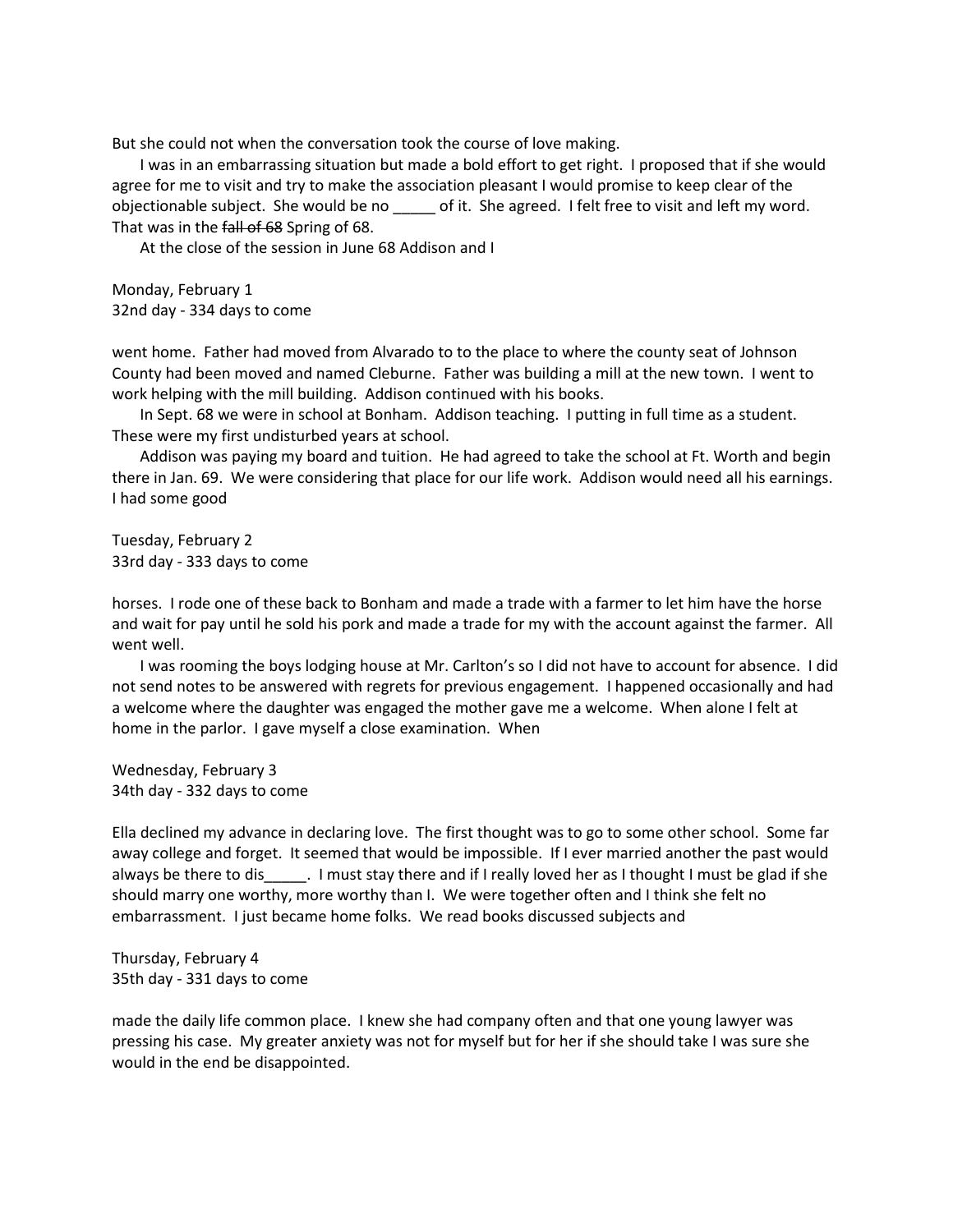It finally got among the women that she had declined him. A council was held of a gather of some of the mothers of the town. Ella and her mother were present. They pressed Ella to say why she did not accept so good an offer. She surprised them by declaring she \_\_\_\_\_\_ the same moral stand-

Friday, February 5 36th day - 330 days to come

ard or was asked to be given. She was told she would not find it. She replied she did not have to marry. Things along our road went, to school, partly the same but we seldom went together. One Saturday afternoon there was a social gathering at Mrs. Lee's. A number of students had a great social with games and special events that made memories for such occasions. The day had passed. The party dissolved. I was little of the evening with Ella but I had a good time. Each young lady had an escort on leaving. I watched them depart.

Saturday, February 6 37th day - 329 days to come

I was standing alone leaning against the door facing. It seems to me now I must have looked lonely. Ella came near. I saw she was going to speak. She even touched my arm with her hand. Said I have had a presentiment. And made a date for J.P. Clark that night in the parlor for me to interpret. I was on time. She had a presentiment that she had decided to please me from the bond for silenced and that I was of the same feeling toward her as when she \_\_\_\_\_\_ the bond and that we would take the Highway of life together.

She waited my interpretation, I was the

Sunday, February 7 38th day - 328 days to come

Daniel for the occasion. It took till the small hours of the night to talk it all out. This was December 18 21, 1868 became the day in our lives from which we counted time. She had caused me to examine myself and start on the effort to be worthy of such a life companion. Now I was placed under a life obligation. It was nearly two years before we all a day to marry but we were just as certain on for the other as if married.

I am sure that what I have done that has been for good to the world as a teacher to help make a better world had been the inspiration received from Ella and my great sorrow is that she is not here.

Monday, February 8 39th day - 327 days to come

Addison married in the school chapel on the last Sunday in Dec. 1868. We left Bonham to go to Fort Worth for Addison to being to \_\_\_\_\_\_\_ on the first Monday of 1869. J.P. Smith of the firm of Hendricks Smith Lawyers was teaching the school to hold it till a suitable person could be had to take it permanently. Addison would assist Smith till the close of the school term in June. We would begin in Setp. The house in which the school was taught was used, the upper story, as a masonic lodge. The lodge claimed all the building and gave us notice that a preacher could not teach the school and that the masons would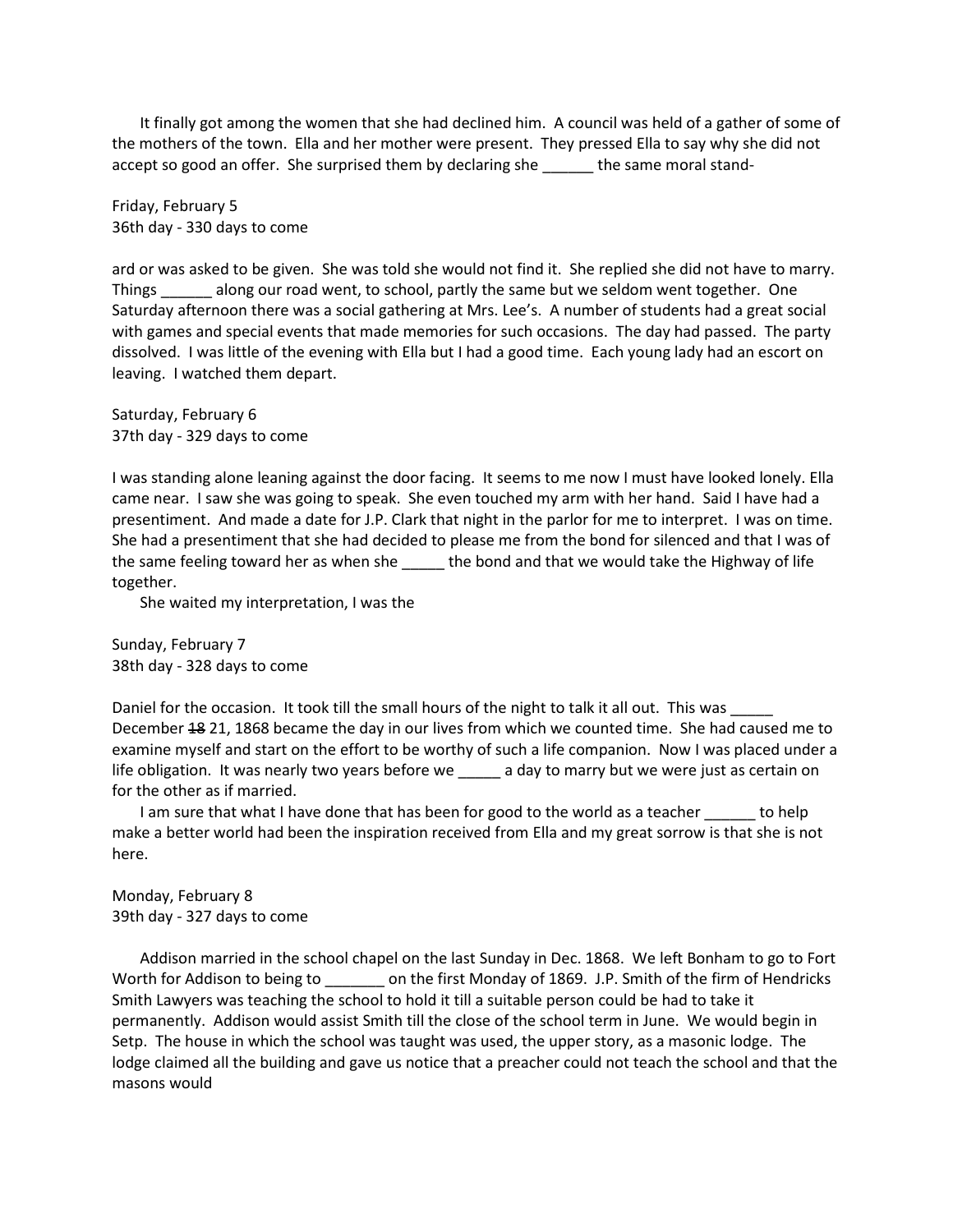Tuesday, February 9 40th day - 326 days to come

begin school in it at the time for which we had announced to begin. Some of the members advised us to promise not to preach – but that would have been to give up the main purpose of our teaching. We had taken teaching as our life work as the best way we could serve to make this a better world in which to live. By training young people for better citizenship and better home builders. This would require us to build toward the measure of the Christ Standard. The Bible would be the guide for whatsoever was the honest just true lovely of good report. We would \_\_\_\_\_ it all the time. We found

Wednesday, February 10 41st day - 325 days to come

Another house that with some repairing \_\_\_\_\_ and went to work to build a house to be ready for the next year.

A house must be built. But where we were to get the money to build we could not see just then. Some angel would the stone away. I taught school in the nearby village of Birdville while Addison taught with Col. Smith and we began together in the house we had secured. In the fall of 69 we had a one story brick church and a small 2 story

Thursday, February 11 42nd day - 324 days to come

house by the side of the church. Those two furnished room. Better than the masonic room would have been. We could teach and train for night when none could molest. We taught here with increasing attendance till 1873. Then a storm came. The boom that struck Ft Worth has been dis\_\_\_\_\_\_\_. The quiet little village was soon to become the Metropolis of the South West. It became crowded by all sorts of people from all sorts of nationalities. This during the Reconstruction era. There was no semblance of law enforcement civil or military. The plot of ground we had secured on which to build our Academy was soon crowded

Friday, February 12 43rd day - 323 days to come

By red lights dance places every devise for dissipation Satan could devise.

I found a great place 40 miles from a rail road. I began there. Addison remained to teach the session of 74 which had been announced. Thorp Spring had acquired some notice as a health resort. Mr. Thorp had much of the rich valley lands near the Brazos river. He built a two story stone house. Called it a college building. His word was that a school would bring buyers for his farm lands. It was a good building suited to our purposes. There were no students near but there was not another

Saturday, February 13 44th day - 322 days to come

school in the state that had announced for the same purpose that we had believed we could get the students. Thorp offered no inducements, only he would sell the buildings at cost, require no cash payment, but wanted interest payed at regular intervals. The house being security for the cost price.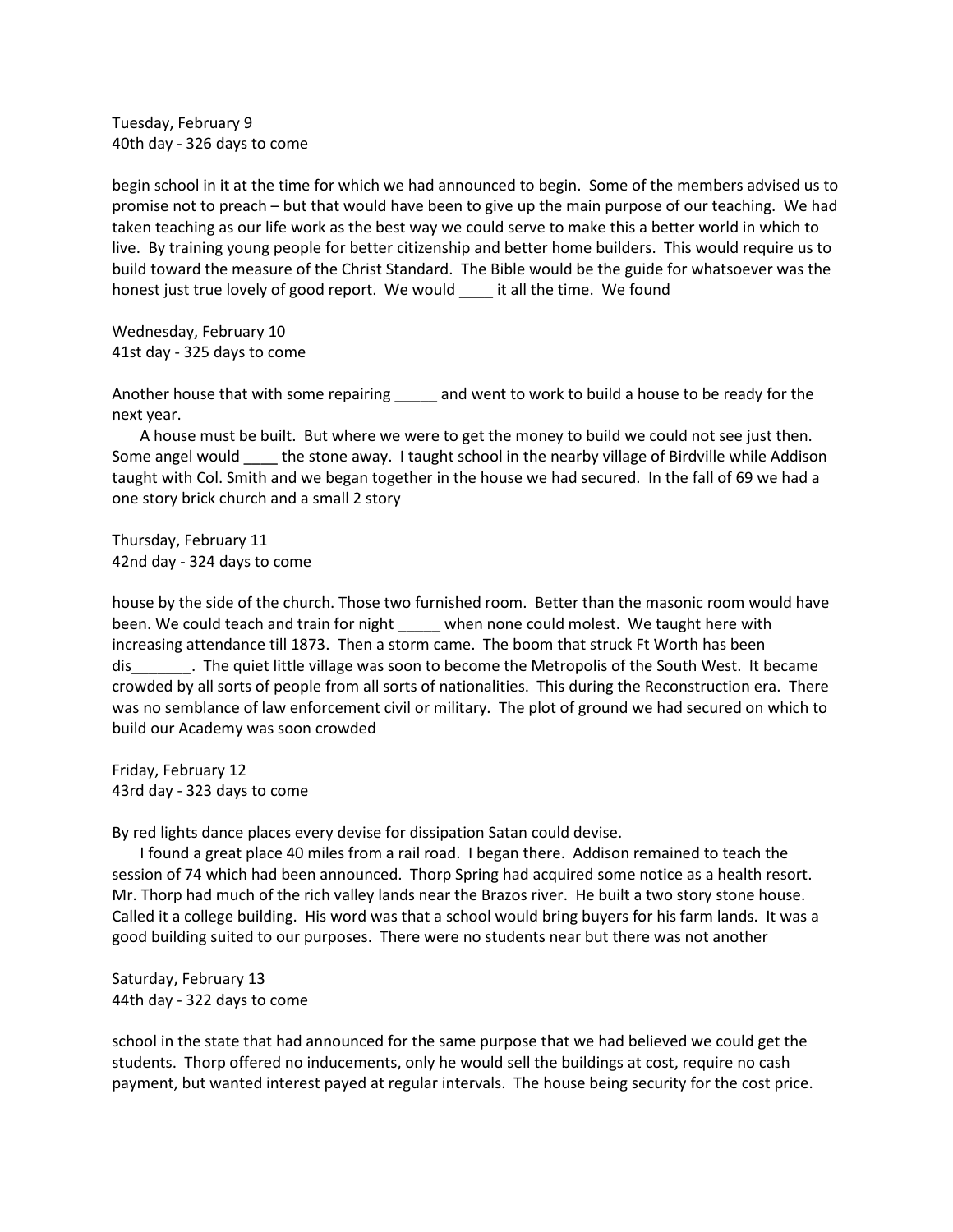The wild boom on at Ft W made us feel certain we could easily get the money to pay for the building. First Monday in Sept 73 I was there to begin the school. The scholastic population of the community assembled in the big house. They numbered thirteen.

Sunday, February 14 45th day - 321 days to come

That was about what I expected and was not disappointed for the school was not brought there for local patronage. But something did happen just as the school got under way. Something that nearly paralyzed all efforts. The great Ft Worth boom collapsed. This shook the final world beyond the boundaries of America. J. Cook & Co. that had financed the federal government in the civil war and was advertised as being the force making Scott's enterprises possible and had created the Ft Worth boom was

Monday, February 15 46th day - 320 days to come

reported insolvent. The swarm left Ft Worth faster than they had come. The wreck of cyclone could not compare with the wreckage in and around Ft Worth. Capitalists became paupers. Unfinished stone buildings look gastly unhoused. Dry goods were in piles. Our prospects for paying for the school building were simply gone to naught.

I went to Mr. Thorp. Told him the conditions. As I was the only one that had moved and gone to any expense and as there was no knowing when our Ft Worth property would bring us money to pay for the building I proposed that the deal be canceled and

Tuesday, February 16 47th day - 319 days to come

I would return to Ft W. Mr. Thorp would not agree to that. He was \_\_\_ if we could not pay the interest on the note for the house he could take it at any time so he would wait. It soon got spread abroad that we had bought the property and moved the school from Ft Worth. Students soon began to come from remote parts of the county and \_\_\_\_\_ man by counties. At the end of the first month I had to employ an assistant teacher.

Our purposed was not to build a college, but an academy preparing character for the best in life. The house had been before there was a

Wednesday, February 17 48th day - 318 days to come

school in it. Some came expecting a college course. Addison hesitated about getting a college charter. This would incur heavy expense for equipment and teachers. He did not want to add one more to the number of "Soon" " colleges that had appeared in TX. In 1874 Addison came to take charge. Students came beyond all expectation. Many from a distance. Addison consented to getting a charter.

A charter was obtained for AddRan College. The name had been made for Addison's first born. A marble pillar in the Pioneer Cemetery marked AddRan is the sole keeper of the name.

Thursday, February 18 49th day - 317 days to come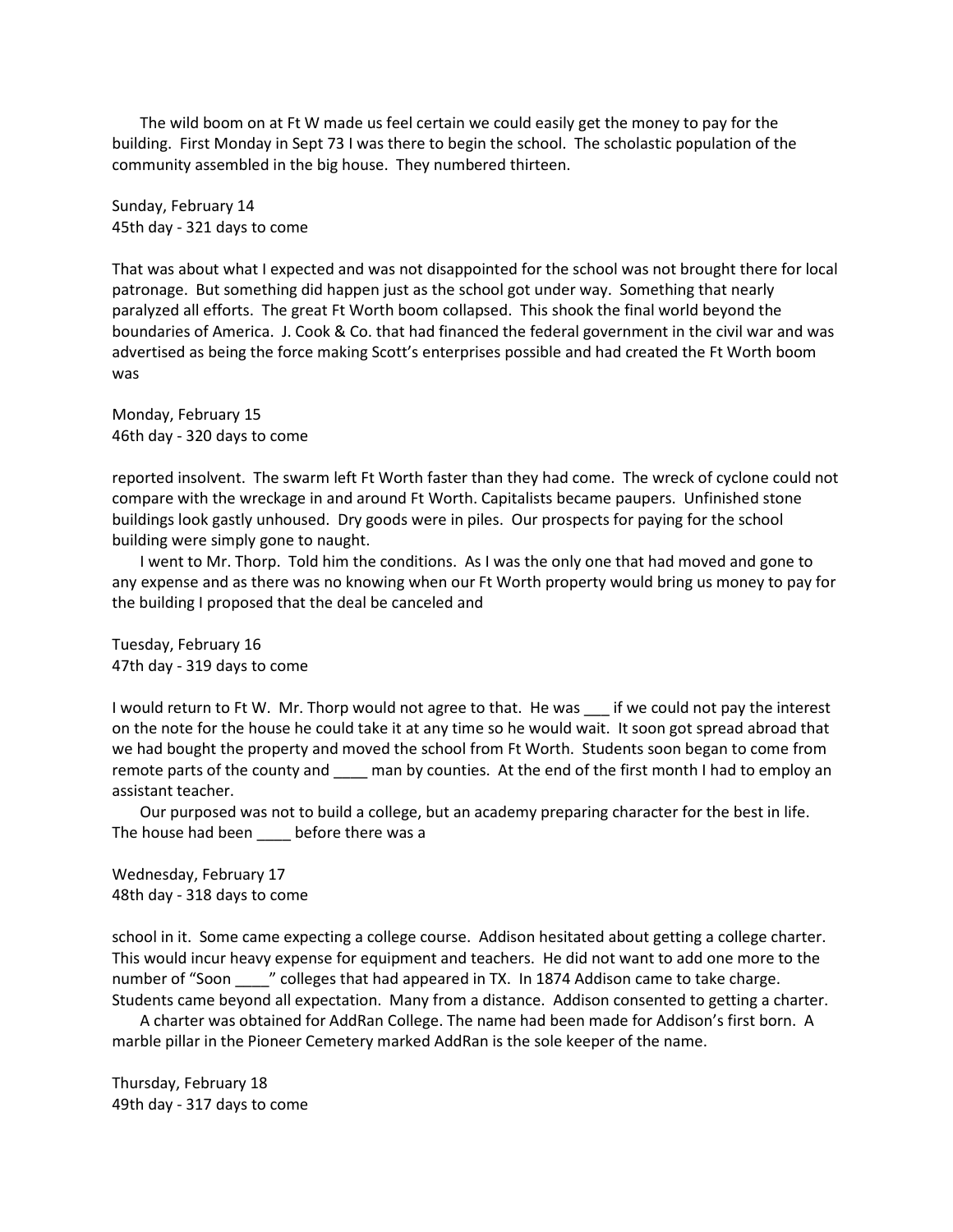The school session of 74-75 increased beyond our expectations. Students from the west as far as El Paso and from beyond San Antonio from South East and north Texas. When the financial collapse came building on, the T and P railroad stopped at \_\_\_\_\_\_\_ five miles west of. A few enterprising businessmen in Ft Worth organized a volunteer force and agreed to finance the rail road grade to Ft W. The Rail R company to the rail to Ft Worth and begin to run trains as soon as the track was ready. The road was ours to get to Ft Worth. The legislature had voted the sections of land

Friday, February 19 50th day - 316 days to come

To the mile through the state and the road would forfeit this if not running to Ft Worth by a certain date. It was built in time to save the land.

For several years Ft Worth was the nearest station to our school but students came. Father sold his mill at Cleburne and moved to Ft Worth when we went there to begin school. This was a profitable move for him. The administrators of the M.T. Johnson \_\_\_\_ had on sale a lot of acreage and town lots in Ft Worth. Father bought town lots and several blocks. One 40 acre block where after the \_\_\_\_\_ \_\_\_\_ for RR station.

Saturday, February 20 51st day - 315 days to come

When the boom came he sold most of this before the bubble burst. At the same time the the Reconstruction Gov. appointed him post master at Ft Worth. In 1875 he moved to Thorp Spring and bought the choice 50 acres near the college and built mother the most comfortable home I remember her of ever having. The session closing Jun 75 gave promise of continued growth. I was anxious to finish a course in college and be ready to have a teachers place in the college and teach to the best. My schooling had been interrupted by

Sunday, February 21 52nd day - 314 days to come

frequent movings by having to be subject to fathers need of me for several kinds of work. The time I went to Mr. Carlton after the war was the first time my schooling was not interrupted by need of home work.

I now wanted a year to finish, even \_\_\_\_ a college that had been started. AddRan College was more organized with a good faculty. Addison was in command. He wanted to have no business to call his attention. Thorp was satisfied to get the interest on our note for the house. Father could It not could be spared from teachers salaries and may

Monday, February 22 53rd day - 313 days to come

Thorp. Ft. Worth was beginning to \_\_\_\_\_ from the great disaster. Addison thought I might sit out a year without danger to the college. I had bought a choice 12 acre place, built a small house, had some dairy cows. That was helping to supply the college boarding house. I let a man have my place to live in and take care of. I entered Bethan College at the session beginning Sept 1876 and soon found my place in the senior class with a fine lot of young men.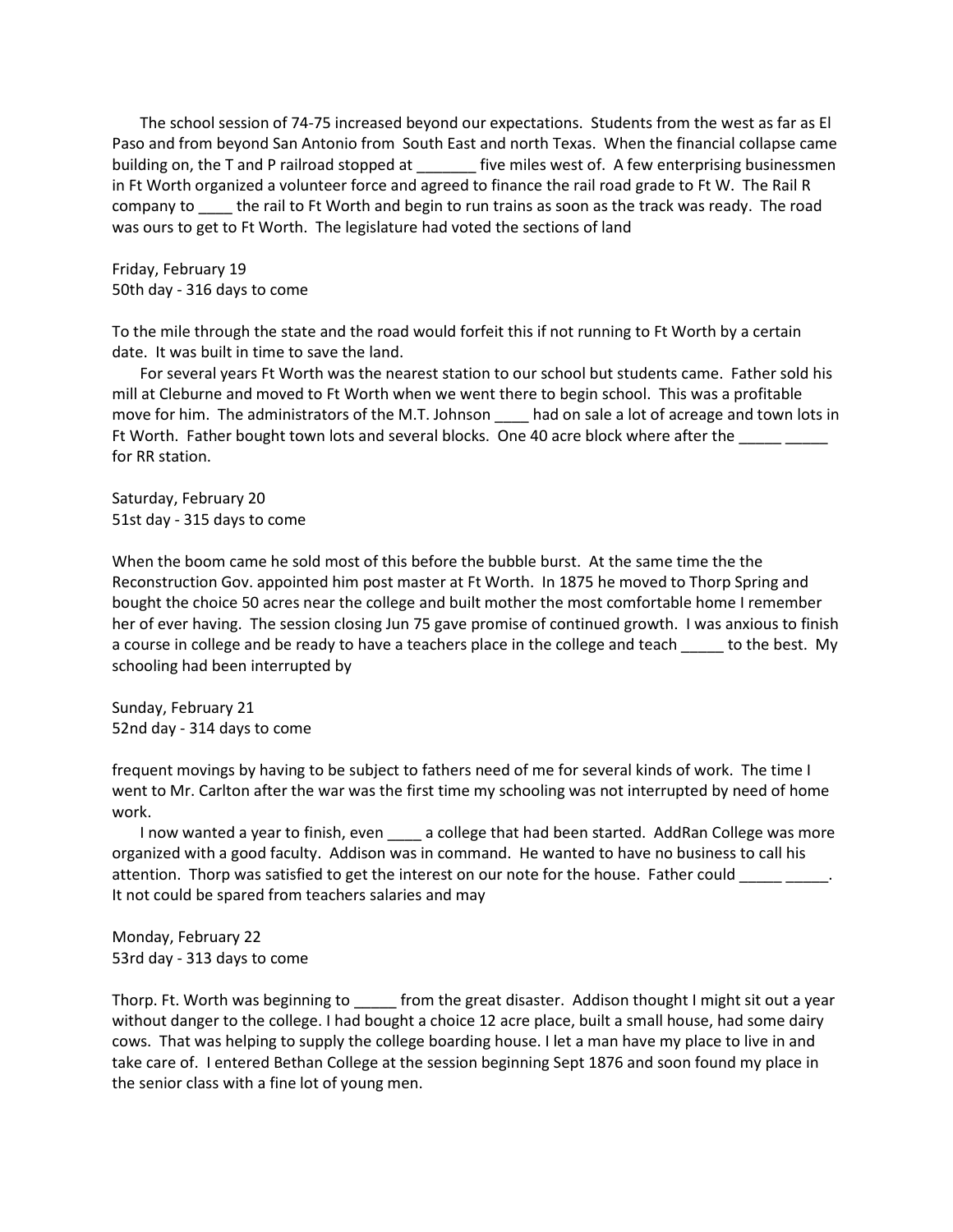Tuesday, February 23 54th day - 312 days to come

In February I was surprised to learn that I was mistaken in supposing I had an unmolested year at college. I received a letter from Addison calling me to come home at once or AddRan would be without a shelter at the close of the present session. Father done a business that required pay in notes monthly. It was the time for the biannual move. The school was making a reputation that would give it a home by moving to some one of several places that offered to build such house as we would demand. He asked Mr. Thorp to take back the dues and give up the notes. Thorp got mad. Refused to listen to father. He did not want

Wednesday, February 24 55th day - 311 days to come

the house paid for. He wanted it as security as an investment for regular interest income. The Ft Worth property had not come back to a price that would justify selling. He counted the students and the tuition per student and  $\Box$  we were trying to swindle him. He  $\Box$  a  $\Box$  to \_\_\_\_\_ money. He would take the house back, get some teachers and divide the tuition. He did not know that an empty house on a hill was not a school. He gave up the notes demanded sent \$50.00 per month to close of session. This was the state of affairs that called me home.

Thursday, February 25 56th day - 310 days to come

We were doing splendidly at Bethany. I was getting what I needed with such men as M.K. Pendleton C.L. Loose and their associate teachers. I was getting ready to keep AddRan Ella with our babes were in a place where the \_\_\_\_ were in favor and she was having many friends. We felt at home.

We gave this up and hastened home. Addison refused to accept any proposition. He had told the people the college was located so long as he was its president. Several had bough and built homes on this statement. He said unless he could pay such what they would lose he would keep his work. A meeting of some half dozen citizens held a consul-

Friday, February 26 57th day - 309 days to come

tation. Father

Resolutions were passed that the college would remain at Thorp Spring and that I would be authorized to secure money to build a house. I supposed they thought they had transacted some business. I went her who was always my comforter in time of trouble. Somehow she could always give comfort. We made our home \_\_\_\_ in a choice place to build a home, where we planned to spend our lives.

My first move was to sell and buy six and one half acres on which to build. This cost \$600. I suppose would have been valued at \$100 if the college were \_\_\_\_\_

Saturday, February 27 58th day - 308 days to come

I gave father the dimensions of the house we would need for the first year.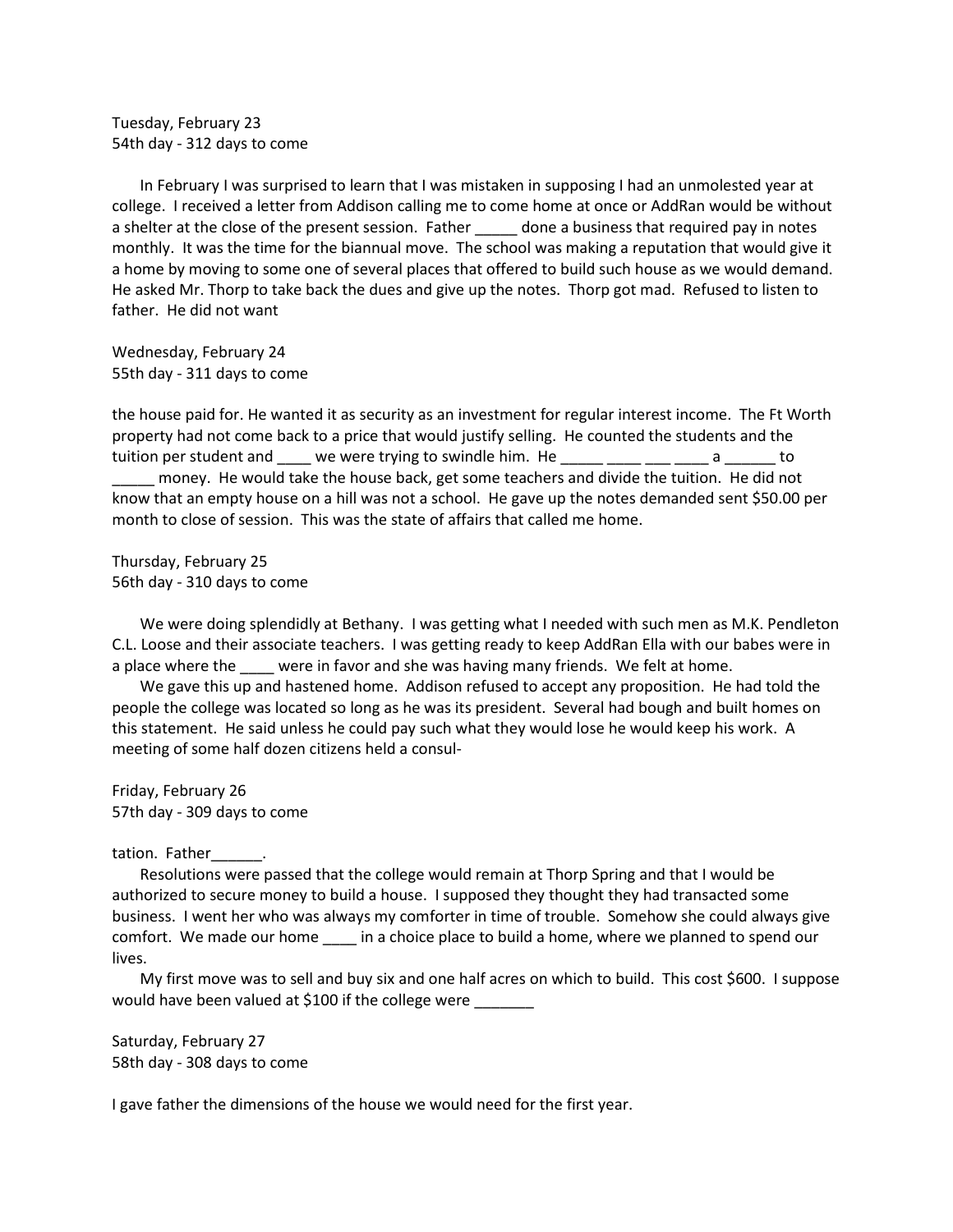We would need a 2 <sup>1/2</sup> story stone building 40x60. \_\_\_ Father made a contract with a builder to put up the house. The stone to be put on the ground. The contractor to \_\_\_\_\_\_ as \_\_\_\_\_\_ story of the wall was finished.

We to put the stone on the ground. It had to be hauled two miles from the quarry. Every seemed to rest east that dear little woman and might do the worrying. I went to Ft Worth and sold the home to which Ella came as a bride and where our first child was born. I got for it just what one months rent was in the Boom time. The first story was to be

Sunday, February 28 59th day - 307 days to come

paid for on Saturday on Friday after noon. I had the money in my pocket and went out of town the opposite way from the course home to avoid road agents. Circled to the direction. Slept on the horse off the good road 20 miles early next morning and at noon paid for the stone wall and advanced \$200 on the next wall.

Ella's old home where she was born raised and \_\_\_\_ associated with hallowed memories - This worth next sale – This was a two story house five acres of land in one block at the courthouse square in Bonham.

Monday, February 29 60th day - 306 days to come

My 80 acres of land now near T.C.U. campus was given to Ella by her father – but I need not give all the items sacrificed. What these sales lacked for building and equipment I sold scholarships including board. This went at low board rate for money advanced.

Ella worked it out booking boys who build AddRan. I claim no honor. She to whom the honor due never one time demanding credit never mentioned it. She at first hesitant to go in partnership with me in life's home building. But after she decided to join me we were on

### Memoranda

life's highway together. 51 years more than half century and never a sigh that we had started together. Never a family . I tried to be worthy such but she was better than I deserved never ceased to give thanks for such a mother for our children. In heaven I want to give thanks.

The house was built. The school continued to grow. But it was a constant struggle to meet the expense to keep and number of men to maintain a real college.

Tuesday, March 1 61st day - 305 days to come

Fortunately I had made some preparation for partial endowment. I had sold on lot off of Ella's home in Bonham and bought a choice 12 acre block in Thorp Spring. This was an excellent \_\_\_ lot of land with a spring and part of the land sub\_\_\_\_\_. Very fortunately I found an educated gardener a middle age Englishman and Christian with no family ties in America. He was educated in industrial school. Taught to know the composition of soil and the each soil and knew the soil and knew the soil and step came to America during the Civil War. He was put into the Union army. When he got out he claimed a pension.

Wednesday, March 2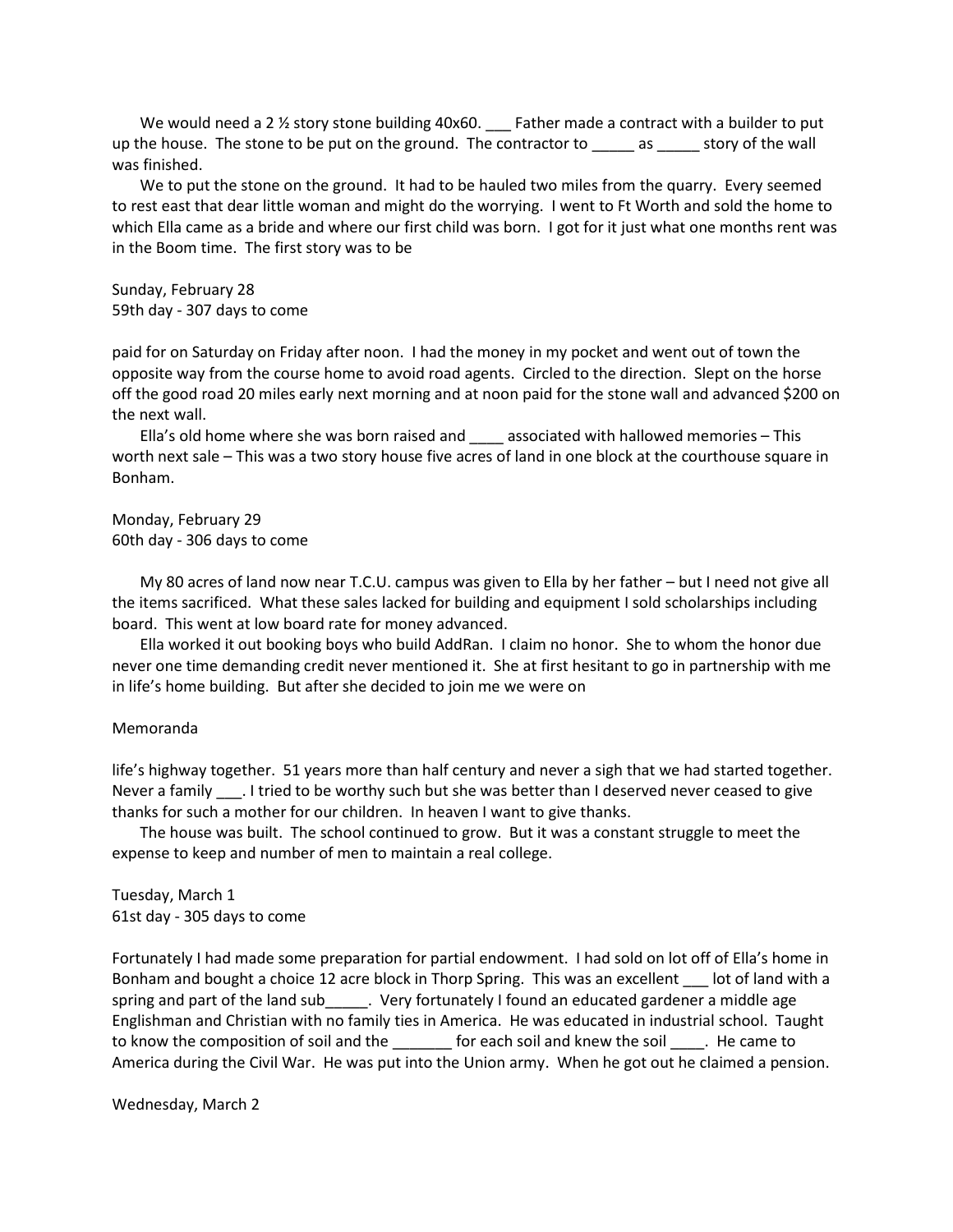62nd day - 304 days to come

This was granted him. He wanted a home and wanted just such a place as mine to raise garden and flowers. He came had a house to \_\_\_\_\_\_\_ in the yard. Would receive no pay for his first work. What he did not use for his small needs he would help some child in school. He wanted tools and a easy going horse and durry cart. Two acres was all the ground needed for garden. He cultivated this with hoe and spade let no one go in to gather vegetables pick berries and vegetables and brought them to the kitchen when ready for the \_\_\_\_\_\_.

Thursday, March 3 63rd day - 303 days to come

I had from three to five of the best dairy cows raised all they feed thing needed. Gave one boy his board to feed and milk them, I furnished the college boarding house hundreds of dollars worth vegetables and milk and butter. No charge made. No account kept. No hots. Had a flock of goats. Man on farm \_\_\_\_ and divided kid m\_\_\_\_.

That queen of mothers and wives, hard working supervision over all this so the machinery ran smoothly. Every loved this woman and I got the praise of her success. This saved AddRan.

I had calls for every Sunday to preach at needy places.

Friday, March 4 64th day - 302 days to come

I \_\_\_\_\_ Saturday and Sunday from College teaching and gave this time to country places.

My first protracted meeting

I was busy at work on cow barn when a stranger rode up enquiring for a preacher. Said he had never before was in a condition that he must have a preacher. He said the denominations were united in several meetings. They began at Bluff Dale on the sumplemental a rousing meeting then at another place on the creek. The denominations with trained helpers. This mand had just finished a new school house in a neighborhood on the creek. The had announced to moved

Saturday, March 5 65th day - 301 days to come

next to that place. This man was leader in the community, had been the main one in having a community school house built. This man asked the union camp meeting preachers. He claimed the right to have a preacher. They consented and named the preacher. This man had been to see the preacher but could not get him. He came to me as the last chance. I insisted that I \_\_\_\_ they would not take me into the union. He said he was furnishing the beef for the campers and would have a right to have his preacher. This was early in the week. I agreed to be there the next Saturday

Sunday, March 6 66th day - 300 days to come

The place was 25 miles from my home on the bank of the Paluxy. A mill dam made a half mile up lake beautiful clear water. A grove of trees a nice school house and arbor on smooth ground made a fine meeting place. The camp meeting drew a great crowd. An old hunter volunteered to \_\_\_ me to the place. This was of 74. We came upon the ground Saturday afternoon and found the all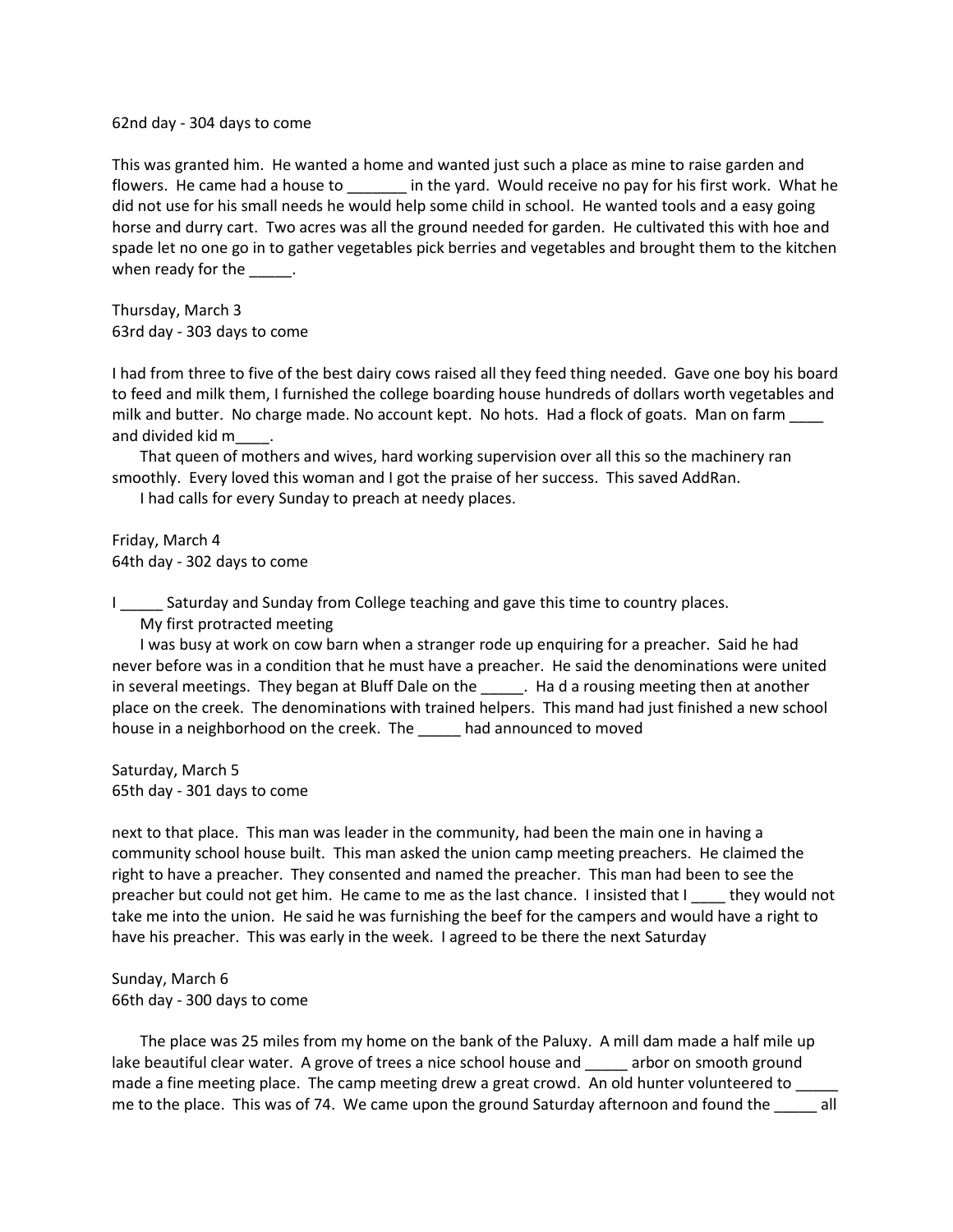ready. The preachers were together at their place of camping. They did not ask me to join them but sent a man to inform me that the doors of the churches would not be opened till the close o f the meeting then the converts would be given choice of church to join

Monday, March 7 67th day - 299 days to come

I told them that Christ had built and opened the church and my my duty was to show believers how to get into Christ.

They had another Council and announced that each preacher would hold his own meeting and close as he liked and there would be alternate preaching.

The three preachers took seat on the preacher platform. They did not invite me to sit with them. I took a seat in the audience near by. These were three founders in the community. Ministers of the Christian Church. The women and tow men were numbered. The man

Tuesday, March 8 68th day - 298 days to come

who had me come was the speaker man for these five members.

The meeting began one man preached to bring in the excitement. The other two joined all at once. These trained shouters took down their heta unbuttoned their collars – The scene can't be described. It continued till late. The leading preacher had spent, and announced a meeting for many day and that they must rest till the next meeting which would be the next night. Nothing said about meeting the next day Sunday. My friend announced that I would preach the next

Wednesday, March 9 69th day - 297 days to come

day. Sunday at 11 a.m. Told all the campers to tell their friends there was provision for all who came.

Sunday came. A great crowd was there. There were only a few counted or converts the previous night. A good number came forward for prayer and seemed anxious to get what the preachers called religion.

I took the preachers stand none joined me nor did I get a friendly amen to anything I did. I was sure I saw some anxious enquirers in the audience. Many among the mourners of the previous night. I felt lonely but was anxious to use the opportunity

Thursday, March 10 70th day - 296 days to come

for good. I had not held several meetings and had preached but short time. I knew nothing but to teach. I knew no better than to read from Acts 2. What must we do to be saved? This caught their eager attention. To their surprise and delight I read the answer. I talked a short while and gave an invitation. The one man on my side tried to sing but failed. None of them singers came to my \_\_\_\_\_ but we a lost no singing. Many came forward made the confession. Baptizing was appointed for the afternoon. At night the preachers and helpers were gone. Their wagons were gone. No one claimed the hour.

Friday, March 11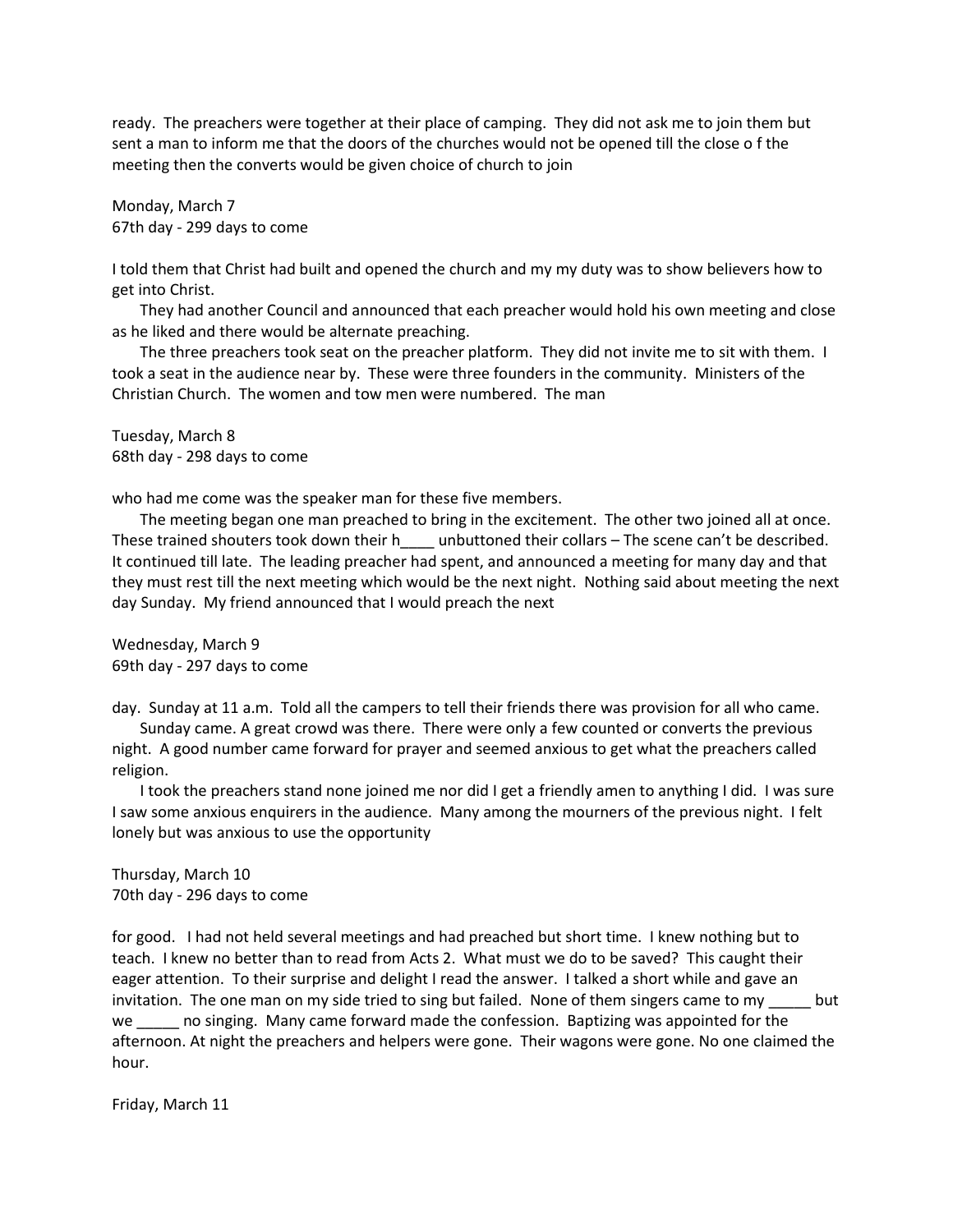71st day - 295 days to come

I continued through the week day and night. We got together a good number of members organized a church which continued many years to meet each Sunday. I visited them one Sunday in the month. I had a young man from the college to teach a weeks singing school. The church grew and prospered. I neglected to teach them one important lesson. That they propose to pay for a preacher for themselves and for other communities.

I had not learned the lesson of Christian service. I had not gotten far enough to realize that Christianity is more than a good moral character. One can build a

Saturday, March 12 72nd day - 294 days to come

moral character and not be a Christian. Worship and prayer is sometimes mingled with selfishness. The law of the Spirit of life in Christ that makes free from the law of sin and death is the law of love. This always includes the others. God so loved that he gave His Son to save. There is much of Church religion that is selfish.

I solution on the can say I made no boast to show pride in the meeting no disposition to exalt over a victory. I felt so much the responsibility of one who claimed to speak for the Father in heaven. I had heard legalistic preaching a faith of the intellect alone that I can now see had its effect but I had learned from

Sunday, March 13 73rd day - 293 days to come

Mother and grandmother something of the faith that works by love and the heart and life. A faith which brings a service to help save the world.

Only this will make the world a brotherhood and bring the promised era of peace among people of good will.

Addison made the confession when a boy under the preaching of Dr. Caroll Kendrick at Palestine. He had an intellectual faith for he saw that the preachers family, his boys did not have the bond of love to each other and to parents that a faith of love should give. He had not preach and taught long before he saw that. Being must be

Monday, March 14 74th day - 292 days to come

the result of the doing. The fruit must of the likeness of the vine.

Addison would not agree to naming the school Christian, thus denominational, but he would make the work Christian in its result. He impressed it upon them that they were there at school to take the best of the \_\_\_\_\_\_\_ they had given to them \_\_\_\_\_\_\_ life they must understand they were here for some purpose more than just to make a living. Each as he grew in knowledge he must find himself, and educate himself to do something that benefit others beside himself. He must help to make this world a better place to live. In doing this he would help while making his own living.

Tuesday, March 15 75th day - 291 days to come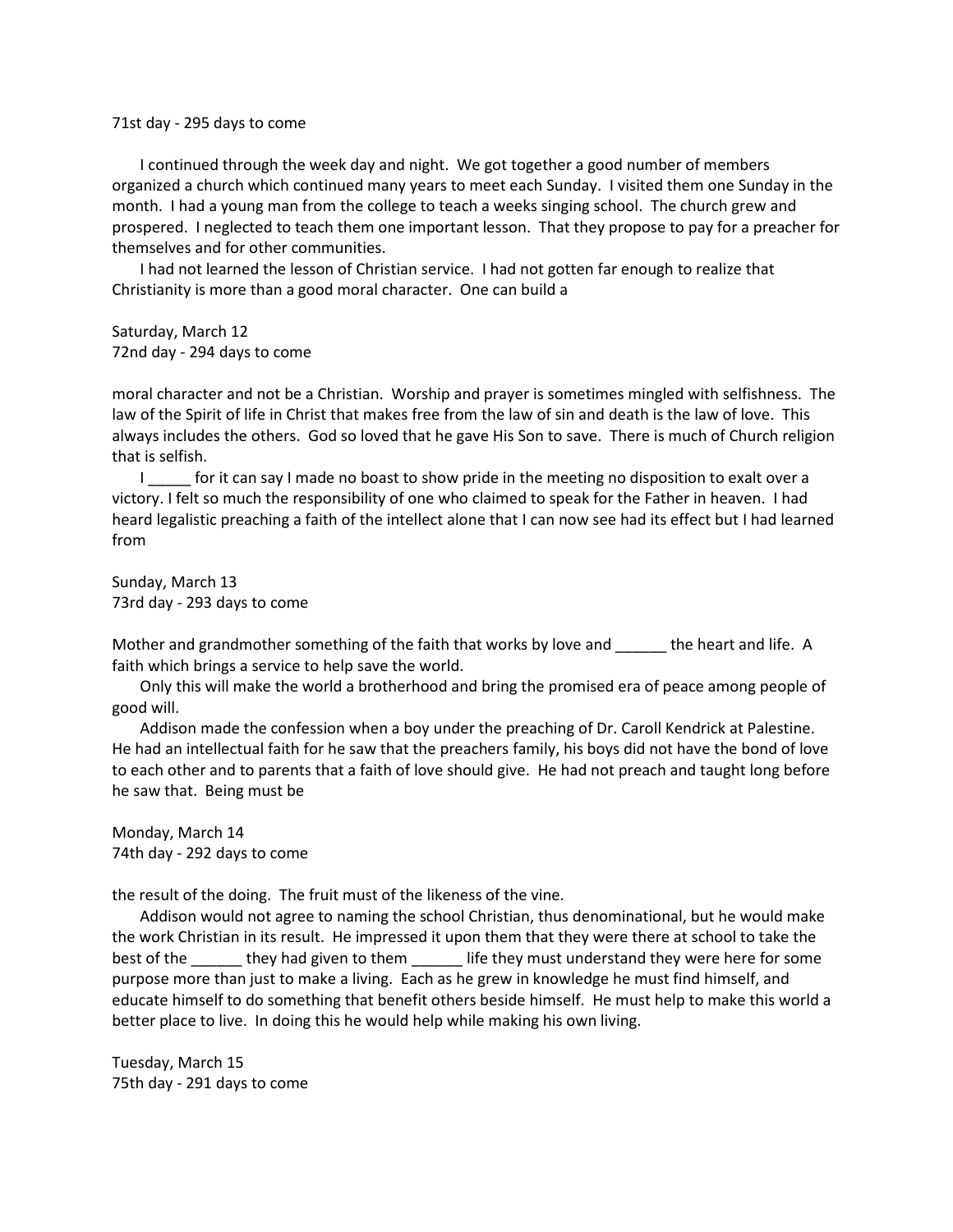The vacation months in the summer were given holding meetings. We had more calls we could fill. We did not go together. We went to different parts of the state. We were especially advertising the school but we usually advertised students and the money paid for the meetings was to help support the college. These were busy \_\_\_\_ the good wife at \_\_\_\_\_ kept the home fires burning, and as the children grew then they became in home making and in taking care of people who came to look after settling man or to arrange to send to school. We never set a price for holding meetings. I can say for myself I never was paid less than I thought I should have received. Except at one place and that was the richest congregation that

Wednesday, March 16 76th day - 290 days to come

I preached for and the church treasurer was the wealthiest man in the church.

In school Addison did not place as much emphasis on setting a diploma as he did on thorough work and integrity of character. He wanted when he signed a diploma or certificate to be able to say I can endorse this student for everything he says he can do and what he says he is.

Time has justified that kind of school training. The students of the old AddRan family are found in many parts of the world and none of them in a \_\_\_\_\_\_\_ line all helping to make this world a better place to live.

Thursday, March 17 77th day - 289 days to come

This is our reward for service. It seems now that whatever good we did was in that part of our lives since then we can only claim part in what these of the old family do.

After the school had by years of sacrifice gained a reputation, rather made a character, we were to give it to the church. It was contended that it could not live longer as private property than the lives of those who were struggling to make it a calling. It was claimed that the church would endow it and that it might continue under the same faculty to conduct it. A board of trustees would be selected to take charge. We had put all we had and all we had not into building and

Friday, March 18 78th day - 288 days to come

equpping and maintaining the college. We made a deed to everything to a board of trustees for the church. They very soon wrote a set of rules to govern the president in disciplining the students. They held that Addison was too strict that men who had money to endow the college must be given consideration in managing their children.

Addison handed in his resignation with notice that he was not objecting to the trustees taking the discipline but their way was not his way and they should have harmony in the governing body.

We had received offers to have the college moved to a city but entertained none of them. Now the trustees

Saturday, March 19 79th day - 287 days to come

received offers from citizens of Waco to move to that city.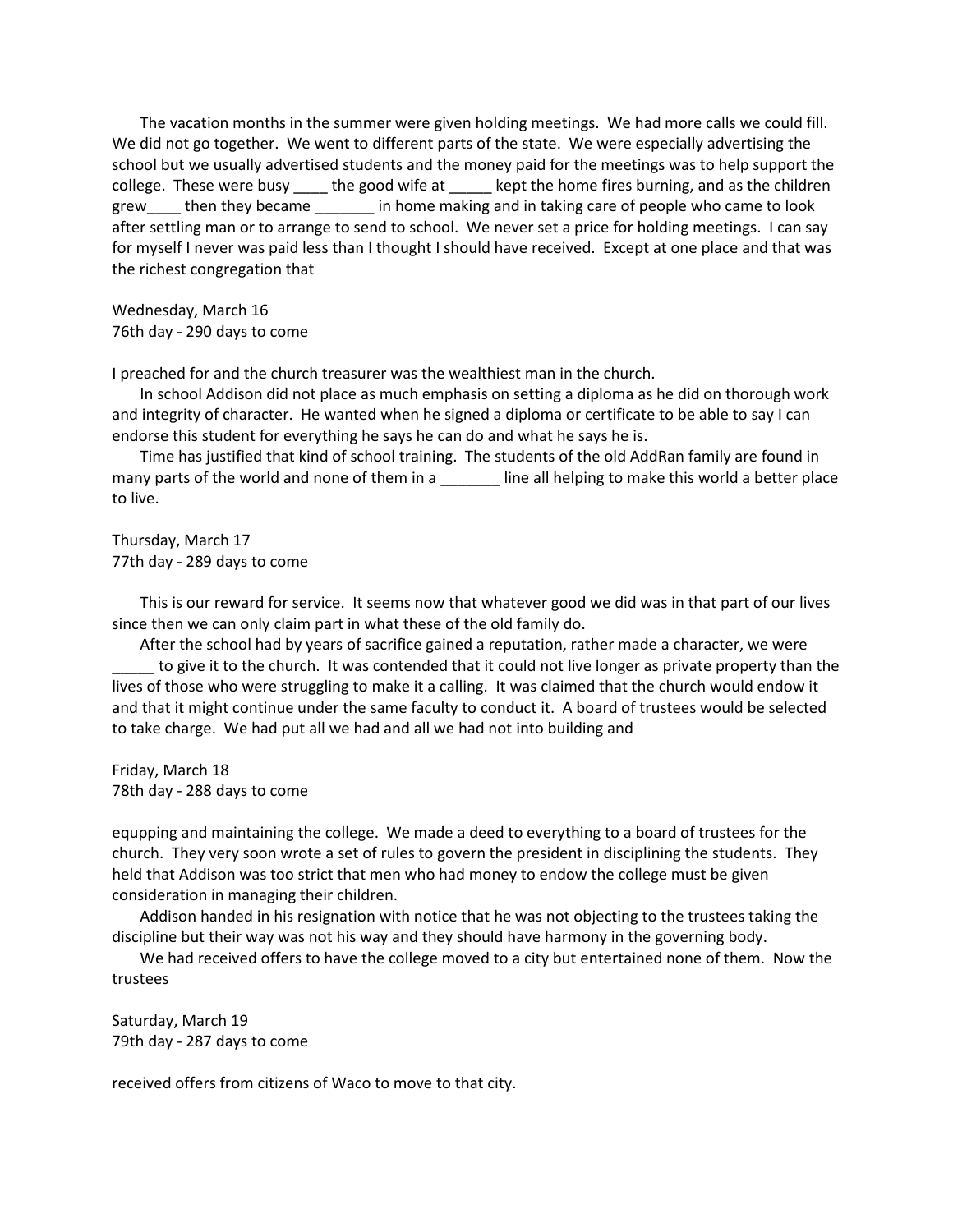The name was changed when we made the deed. Changed from AddRan College to AddRan Christian University. An offer to move to Waco was accepted. The move was made and the name changed to Texas Christian University. These changes were not indication of growth in greater college work but indication of adjusting to world custom with educational institutions.

We made the mistake that brought disaster when we gave the college property that we did not separate in the deed that if the college should move the property would revert to A & R Clark.

Sunday, March 20 80th day - 286 days to come

Monday, March 21 81st day - 285 days to come

Tuesday, March 22 82nd day - 284 days to come

When the college was moved to Waco, R.F. Holloway and I rented the AddRan buildings at the rate of \$600.00 per year. Could get them for only two years.

We designed teaching an academy after the AddRan method, preparing youth for useful life and such as wished could go college. At the close of the first year we were notified we would be put out at the end of the lease – They claimed we were keeping students from the university. Then we made another mistake. We should have moved into the Thorp building and continued our work.

We accepted an offer to go to Lancaster. This was no

Wednesday, March 23 83rd day - 283 days to come

better for us and worse for the university. We had students in the country. Our school prospered at their expense. They needed the patronage of the class of students we were getting. I was notified that we would have to stop or the Waco school would fail. Seemed to be a case of the survival of the fittest. At a great loss to ourselves and to Lancaster we gave up the school rather than divide the church on schools. We began to \_\_\_\_\_ but could teach no where without being in the way of the university.

Mr. Holloway was teacher of mathematics when the college was moved to Waco and they needed such a man badly. But the AddRan method did not suit university method. It seems that Addison's and my life work was over

Thursday, March 24 84th day - 282 days to come

When AddRan went out of service.

I broke myself financially by moving around. It is true "The tissue of the life to be we weave in colors all our own. And in the field of destiny we reap as we have sown." But often impressions are made that give distinction to life before one has the \_\_\_\_\_\_ to choose.

Addison was from home at school except in vacations until the war began. Then he was in the army till the close of the Civil War. Father was from home much of the time with some of his many vocations and professions.

Mother and grandmother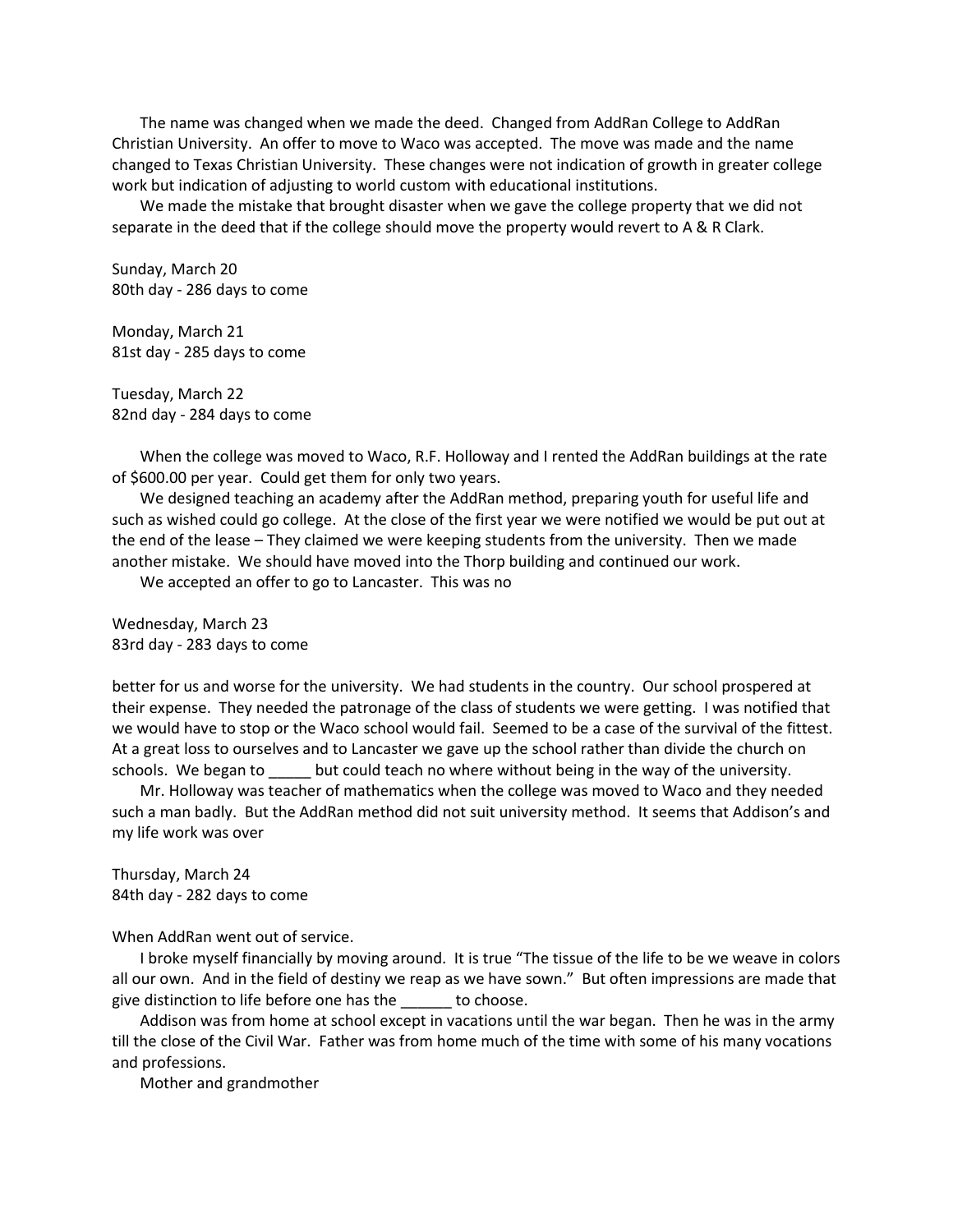Friday, March 25 85th day - 281 days to come

were my teachers and companions. Mother was an artist at the piano and with the brush. Her music and original sketches and paintings with the costly portraits of ideal womanhood gave the humble home an atmosphere of refinement and Christian culture. Frequent moving lost most of these valuable relics of mother's school days but the faith of mother and grandmother \_\_\_\_\_\_\_\_ the boys life and controlled in social life. He even had a distinct

Saturday, March 26 86th day - 280 days to come

idea of one class of woman. There was one type of perfect \_\_\_\_\_ looked for and no other caught his affection. They had a faith that worked through love and purified the life. The boys from birth were given feelings of God as a loving father and were drawn to Christianity with a feeling of gratitude. As Addison mingled with the world he had something of an intellectual faith but when he began to his life work the law of the Spirit of life in Christ assisted and gave strength to resist all temptation to be

Sunday, March 27 87th day - 279 days to come

Governed by \_\_\_\_\_\_\_\_\_\_ to make money. When offered \_\_\_\_\_\_\_ opportunities of partnerships that would insure riches he said "Unless I help save the world I will not save myself."

He selected the life work of training youth for better citizenship and home life and even after decided every question on what is right.

We we home from the war in May 65. He was prepared to begin teaching. He had completed more than an ordinary college education, had commanded men as a commissioned officer in battle and in camp, and had the rule

Monday, March 28 88th day - 278 days to come

to lead where he wished others to go. He found a man teaching with the same purpose he had in mind. That is, to raise a better race of people for a better world to live in.

This man was Charles Carlton. Addison was with him two and one half school years teaching and going further with his own studies. Mr. Carlton graduated at Bethany under Alexander Campbell and was the man Addison needed to be with in starting his life work.

I case my lot with Addison went to Mr. Carlton the time Addison was assisting

Tuesday, March 29 89th day - 277 days to come

him. The first undisturbed going to school I had been allowed. My companionship with mother gave the right view of life and the wisdom to know people and how to avoid the dangers of social life. We agreed to go together and teach not with the purpose of building a college but an academy to prepare for life in some vocation and for those who wished to go to college would have character for the work. In making this decision, I refused an opportunity to become wealthy.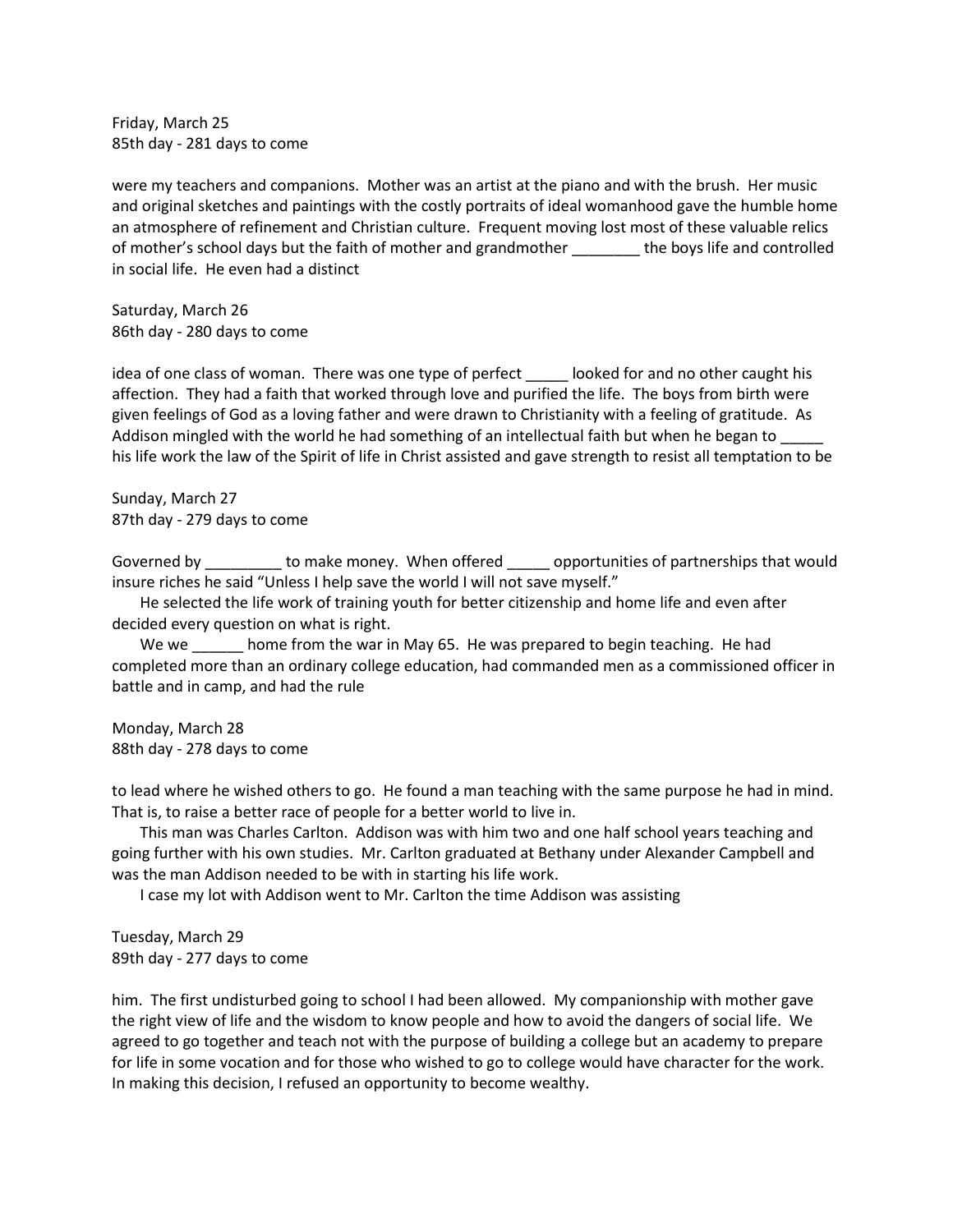Father had a choice farm ranch. Rich land, 50 acres in cultivation. Creek of lasting running water, \_\_\_\_\_ of finest grass for stock 60 head of good stock horses.

Wednesday, March 30 90th day - 276 days to come

It was time for father's biennial move. He had bought another place and business as was moving. I could have the place and stock all free of any debt. It was a temptation I could soon have ranked among the rich stock men.

The price would have been the difference in the life the difference in the home maker I would have and the children given to society.

I have made mistakes in life but that was not one I believe our prayers are answered when we are doing God's will in selecting our course in life.

Friday, April 1 92nd day - 274 days to come

Recollections. Life we've been long together. Thru pleasant and thru cloudy weather; 'Tis hard to part when friends are dear, Twill cost a sigh, perhaps a tear; Then steal away; give letting warning. Choose thine own time; say not good-night, But in some better clime Bid me good-morning."

In looking over the long road passed over it is easy now when mistakes were made time lost unnecessary hills climbed, but who is to blame for these mistakes? Some one said

The tissue of the life to be We weave in colors all our own And in the field of destiny We reap what we have sown.

Saturday, April 2 93rd day - 273 days to come

This takes no account of inherited tenderness or influences of environment.

The past pages of scribbling is so poorly done. I think it doubtful if much of it can be read. I will make \_\_\_ start and make it readable.

The Story of My Life.

There was a distinct racial difference in my parents. Each was a high type of the race represented. My father's ancestors came from the Shire in England whose population were known as Scotch-Irish. His people helped more to the success of Washington's army and in gaining the success of the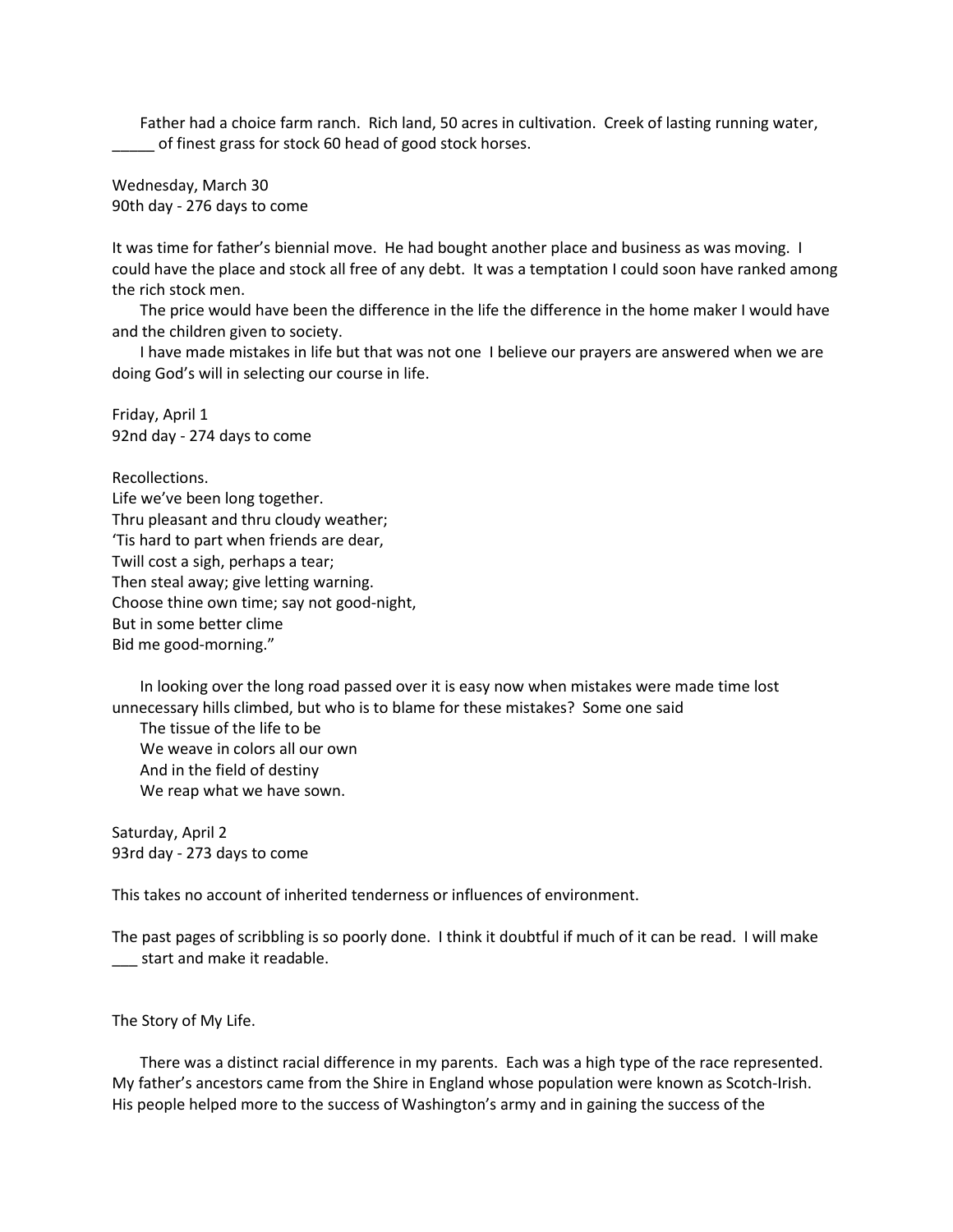Colonies' independence than history gives them credit for. Father was a real type of the \_\_\_\_\_ Scotch-Irish. Tall of stature. Spare of flesh. High intellect. Stubborn will. \_\_\_\_\_\_ of religious obligations at the time he married. Mother \_\_\_\_\_\_\_\_\_\_\_\_\_\_\_ a \_\_\_\_\_\_ line traces to the Hugenot's and followers of the \_\_\_\_\_ John

Thursday, April 7 98th day - 268 days to come

Huss. The Spanish Inquisition and St. Bartholomew's Massacre are incidence in their traditional history. They had no connection with any \_\_\_\_\_\_\_\_ national or sect religion. They were home builders and when a few could assemble they had a church. Joseph Addison Clark and Hetty (Esther) D'Spain were married in Nacogdoches County

Friday, April 8 99th day - 267 days to come

Republic of Texas. Jan 1847. There is a story of two of two of such race difference should come together, but it need not be told here.

My mother was a "Perfect Woman nobly planned." She had just finished her education on of the best female seminaries in the country at Baton Rough La. Conducted by Mr. Shannon who was after ward president of the university of Mo. I was the second born to this family

Saturday, April 9 100th day - 266 days to come

with less than two years difference in age. Addison was the first. The family record says Randolph, son of Joseph Addison and Hetty (Esther) Clark was born in Harrison County Republic of Tex August 15 1844. Mother's family had moved to TX from Alabama in 1838. A son Randolph D'Spain had come to Texas with Fannie. He was killed at the Massacre of Goliad. They could hear nothing of his fate. The family moved, coming to Texas in a keel boat down

Sunday, April 10 101st day - 265 days to come

the Tennessee river to the Miss to Red River and Sabine to Shelby County. Father, from boyhood, had emphasized his Scotch-Irish fighting qualities supporting his mother and two sisters who had worked at many jobs, studied several vocations and professions. When he married he was employed in untangling land titles in East Texas. Law and surveying was part the knowledge he had gained as fighting his

Monday, April 11 102nd day - 264 days to come

## Way from boyhood.

After marrying he gave up the law and surveying. Located a beautiful spot of land and built a house suitable for an Academy. The school was need by the rush of imports come to Texas. Soon it was in successful operation. In the meantime from his wife and the family he had been brought to a different view of religion. A Mr. \_\_\_\_\_\_ a preacher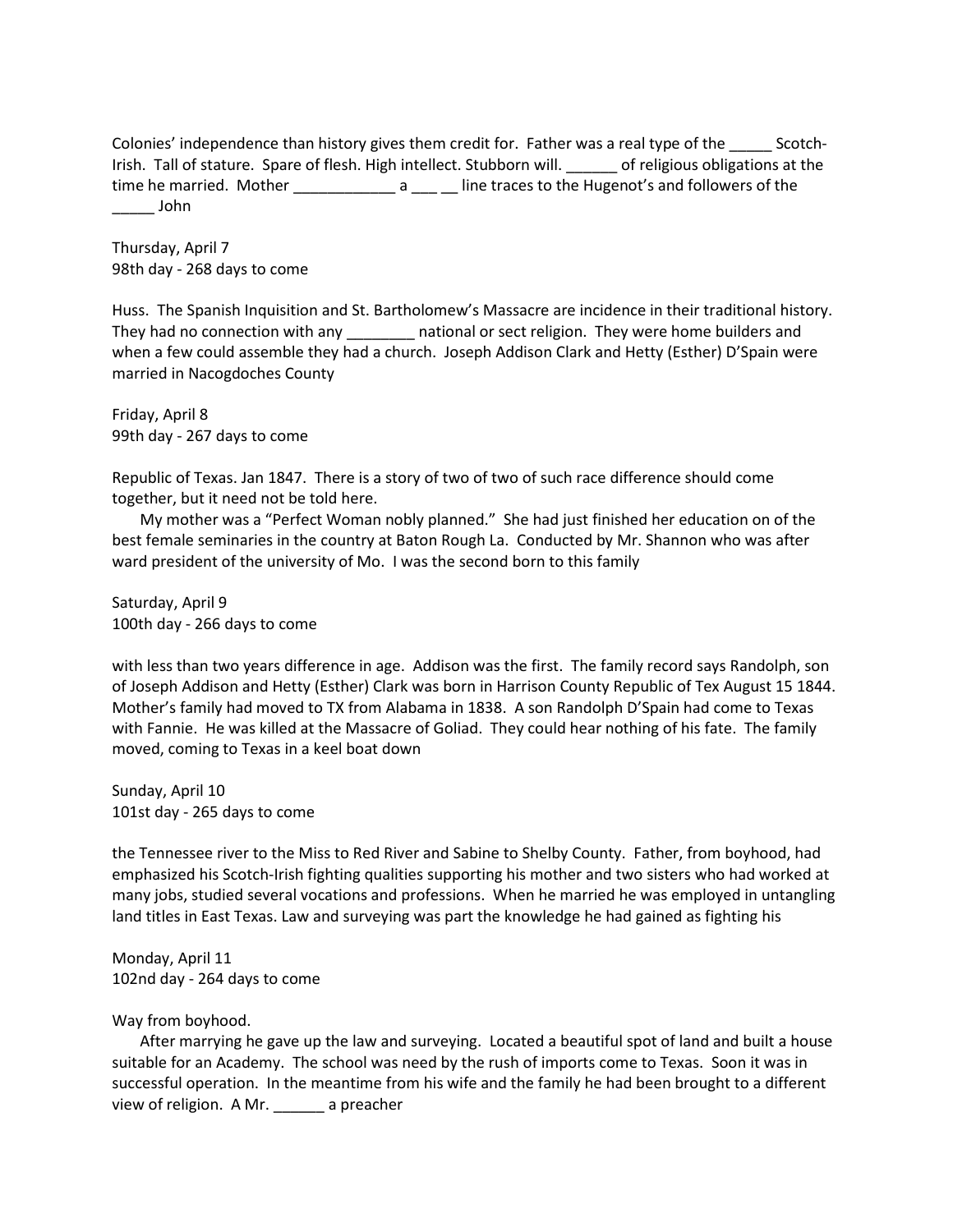Tuesday, April 12 103rd day - 263 days to come

of this unsectarian faith held a meeting in the community. He confessed his faith and was baptized. This caused a disturbance among the denominations. He gave up teaching moved to another county bought a farm and tried raising cotton and preaching. His farming was not profitable, and his preaching was a lawyers defense of his stand on religion.

There was no more to be said when he made

Wednesday, April 13 104th day - 262 days to come

His defense of unsectarian Christianity. It was E.D.

Home was the school for the two boys that came early into the family. Mother was the teacher. She was an artist with the brush and at the piano. The unpapered walls of the home had many pictures of her own make and some oil paintings of distinguished womanhood. Addison was a student from early child-

Thursday, April 14 105th day - 261 days to come

hood. When I came on the scene to begin school life he had finished the primmer books, pushed them aside for the "Body." He soon left me and found a school where he could work in arithmetic.

Addison soon began studies that were not found in the primary schools. In 1854 he entered the academy at Palestine Texas and classed with young men: he left behind all boy life. Father was practicing law at Palestine. He employed to the East Tex Cooperation, a missionary organization, to evangelize East Tex. The mother and I to make the home.

Friday, April 15 106th day - 260 days to come

I would attend a primary school when we chanced to live near one. They frequent moving interfered with Addison's studies. He found a teacher at Tennessee Colony in Anderson county who was a college. A Baptist preacher had been a college president in the East. He had a college library. Addison was with him from 1856 to 1860. He and this teacher formed close fellowship. In scanning the Classic poets and going into the mysteries of higher mathematics they were companions. Addison boarded. Came home

Saturday, April 16 107th day - 259 days to come

Onlin in vacation. Father edited a newspaper and practiced law. Father edited newspaper and practiced law in Bonham Fannin Co. in 46 in Rusk Cherokee Co in 48 & 49 in Palestine in 50 associate editor of Galveston News in 51 & 52. In 58 moved to Colling county. In 1860 to Grayson County. In 1860 the war cloud that had long hung over the land broke in all its fury when Lincoln called for troops to invade the seceded states. The schools broke up. The boys from the shops stores farms and shops went to the war.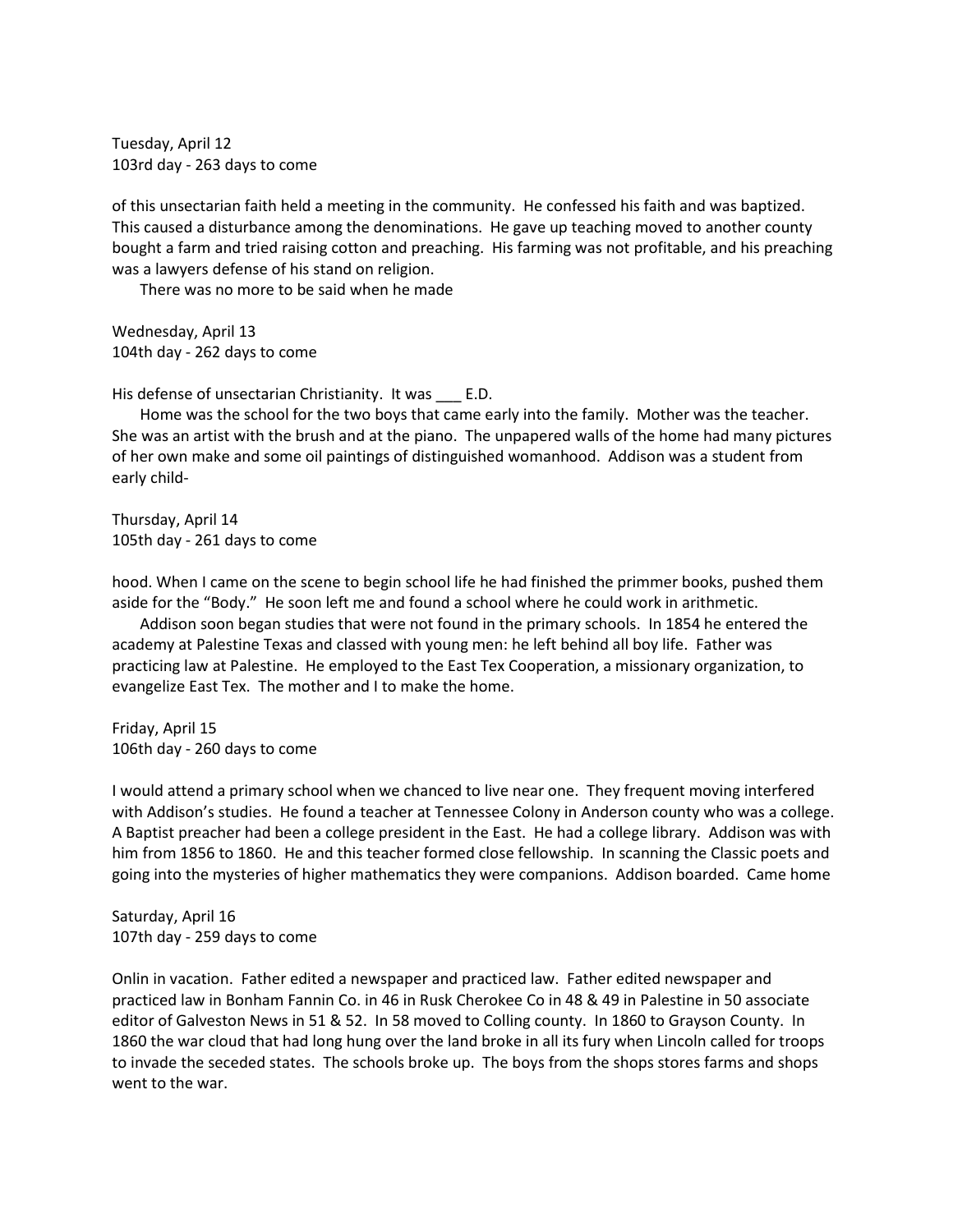Sunday, April 17 108th day - 258 days to come

Addison had enough of the Scotch-Irish force that he took counsel with no one. Came home equipped himself and went to the war. He was very emphatic in informing me that I would not go to war. I was partner with mother and grandmother in keeping the home. In all fathers changing vocation I had not known him to change simply to make money save for present need. The went into speculation in a big way. He bought \_\_\_\_\_\_ the quantity, put me to

Monday, April 18 109th day - 257 days to come

hauling from the farm to the mill and having the flour shipped by mule team freighters to Jefferson, Tx. and consigned to commission merchants. He went East of the Mississippi River and bought heavily of box tobacco. Returned by the sugar mill of \_\_\_\_ and bought 40000 pounds of sugar in \_\_\_\_ \_\_\_\_. I must be at the home end of this \_\_\_\_\_\_\_.

The war was raging in all fury. The border counties were furnishing business for deserters and bandits of various classes. Father sold out to the merchants and bought a

Tuesday, April 19 110th day - 256 days to come

Farm rand in the southwest where the country did not have so much of the horrors of war. Here he bought one hundred stock horses, from a drover who was getting his horses away from the war ridden country. He put these on the ranch and gave me in charge.

There was now two younger boys in the family 9 and 12 years. This farm ranch was surrounded by a sea search grass; a stream of clear water running through the land. I cut a cottonwood tree, bored the log with holes, filled these with salt

Wednesday, April 20 111th day - 255 days to come

helped the boy to get the horses located near the watering place, put the boys in charge, selected a pony and went to meet Addison. I found him in command of company D, 16<sup>th</sup> Regiment Watkin's Division of Infantry. I had delayed till I three hard fought battles, but I was there in time to learn that war was nothing but \_\_\_\_\_\_\_\_\_\_. But I was a long time learning to be thankful that I missed the worst of it.

I joined the front rank with the veterans and given no time to get used to it but made our the front.

Thursday, April 21 112th day - 254 days to come

In April 1865 Lee gave up the fight. Lincoln was assassinated. Gen. Joe Johnson surrendered. The Confederacy had collapsed. The stillness was the hush after a destructive storm. The Radical party of the Republicans seized the government. They were determined that Lincoln's policy in letting the southern army disband go home and rebuild reform and assume their places as states in the union should not be carried out. They were determined Johnson should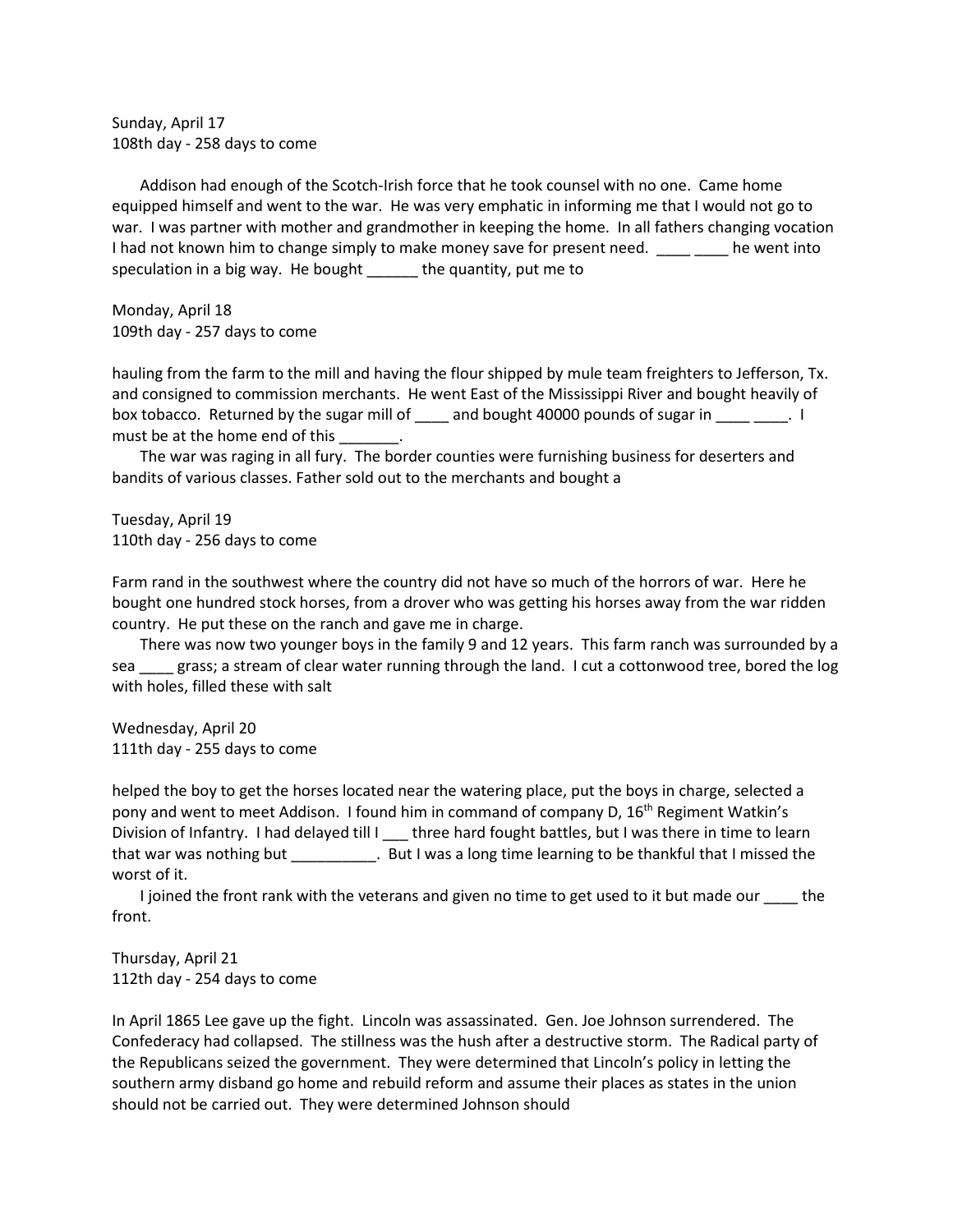Friday, April 22 113th day - 253 days to come

succeed Lincoln as president. He would treat the states as conquered provinces and have the spoils of the armies west of the Mississippi river under Dr. E. Kirby Smith. Everything stopped. The question everywhere was what is to be done. It was proposed that the armies into bands and continue as guerilla warfare. In a little while life began to slow individuals moved. The governor of Texas went to Mexico. Generals without giving notice left the army. The five brigades forming Walkers Divisions (Walkers Grey Hounds) remained \_\_\_\_

Saturday, April 23 114th day - 252 days to come

till Gen Walker came and told them there was nothing to do but go home and stand by the home while they lived. He made an effort to talk to us but could not wave his hands good by. The army went to pieces, most of them were from Texas and in \_\_\_\_\_\_ and lone individual stories to hunt home. The '46 dismounted cavalry was \_\_\_\_ he decided to hold together in our organized condition and march for home the soldiers as they would come where they were as \_\_\_\_\_ home as they would get to remain with the Reg

Sunday, April 24 115th day - 251 days to come

would drop out of rank and go home. On May 22 after noon Monday the Regiment with the drum beating started on the march home.

Addison and I marched with the regiment till Tuesday noon. That was our last soldier march on Sunday afternoon May 28 we walked into the yard of home, and mother was watching and praying for her boys that they might be the next.

Father had bought an interest in a flour mill near Alvarado in Johnson County and was ready to move. Addison knew what he would do and was ready

Monday, April 25 116th day - 250 days to come

To go to work. He would he would help reconstruct the state by teaching school. He would take the boys who were returning from the war and had failed to be at school while in the war, now while all was chaos and confusion, the State government had collapsed, the governor to Mexico. The Radical faction of the Republican party were busy trying to impeach Andy Johnson. They would soon send an army to take charge of Texas. In the mean-

Tuesday, April 26 117th day - 249 days to come

-stuting was rampant. There were many confederates from Mo and Ark who could not return home for the war had divided families in the border states and there was no peace then. Addison would gather the ex soldier boys and the children who had been without school during the war and train for \_\_\_\_\_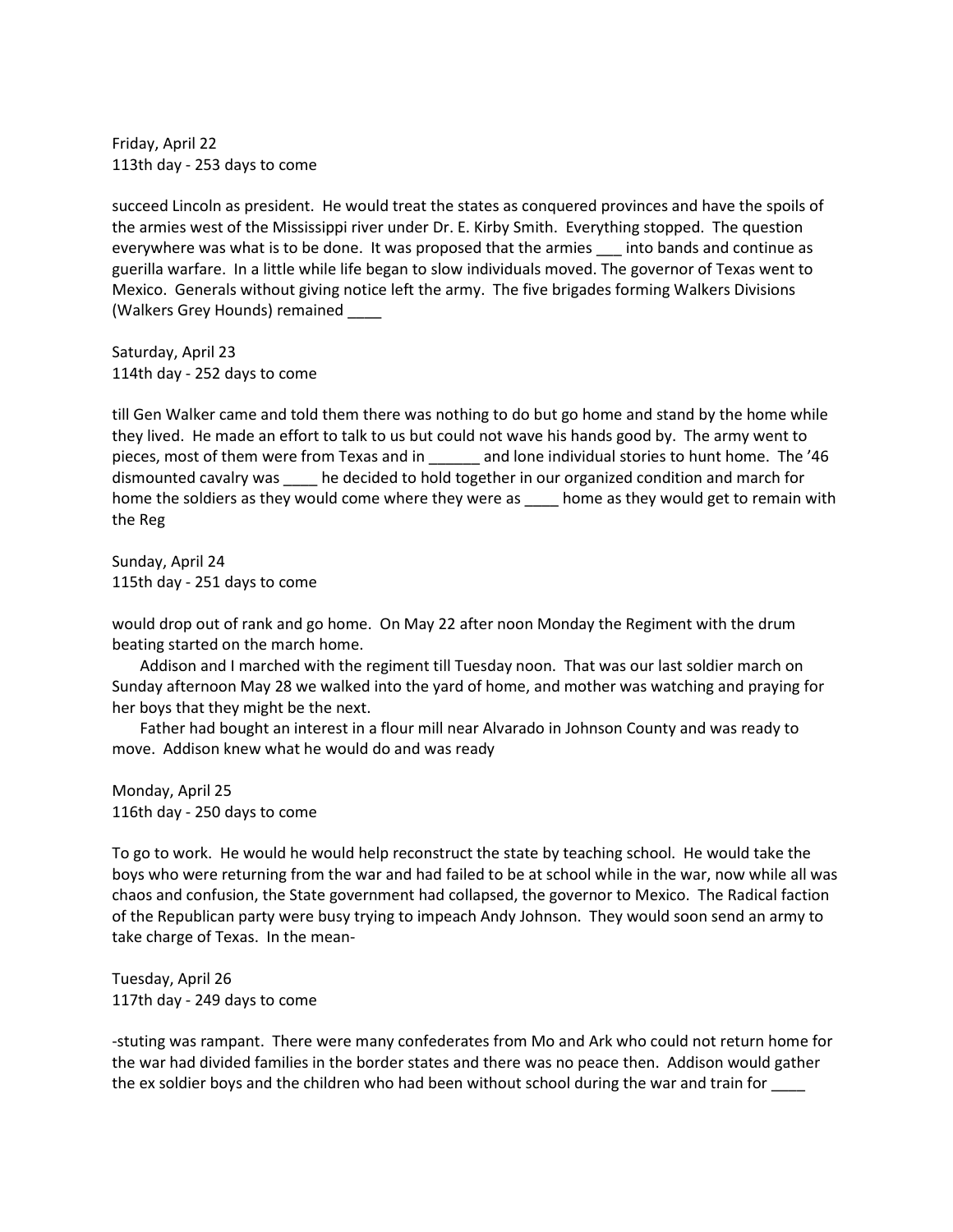citizenship, and home builders. He soon found a school house that with a little repair would answer for a goodly number. Addi-

Wednesday, April 27 118th day - 248 days to come

-son had it filled with busy crowds.

He taught through the summer and winter of 65. In 66 he found another ex con officer in teaching in the town of Alvarado. In Sept 66 he joined Mr. Carlton in Grayson County. In all this time, I helped the family move and worked as fireman and engineer for the mill. I took Joe the next younger brother and hunted the range to near Red River on the \_\_\_\_ to get together what

Thursday, April 28 119th day - 247 days to come

Could be found of the one hundred horses father had put on the ranch. We got together about three fourths of the original number. This was my chance to become a rich stockman. That splendid farm ranch without a dollar of debt against 75 head of good horses and colts. I could have as a free gift. I like the business, but I had been

Friday, April 29 120th day - 246 days to come

in partnership with mother until I was impressed with a certain kind of womanhood that was necessary for home building. I turned down the opportunity. It was the parting of the ways. My decision determined my future. In Sept 66 we joined Mr. Carlton. The first time in my life I had an undisturbed school session. In Sept 67 we found Mr. Carlton at Bonham. Addison to teach

Saturday, April 30 121st day - 245 days to come

and continue his studying beyond the college course. Bonham at this time had an unusual status. Early after the Annexation of Texas to the U.S. the semicated a suitable seminary building. Sent to Boston Mass for a faculty. A man and two women professional Boston teachers. This brought together Boston culture and Southern aristocracy and the result was

#### Memoranda

that the girls grew up with good social qualities of both without the only of either.

This gave a prevailing social condition to all the town of one kind. A sameness. Character in young men was the past port in to the social life of the town.

On that Sept. morning in 67 as I entered the seminary chapel I realized that I was coming into a new

#### Memoranda

The training I have for the social world was the association with mother and grandmother. I would be slow finding a place in that realm. Mother had mended my soldier clothes and made with her own hands a new suit of home made \_\_\_\_\_. I was not ashamed of my dress, but I would be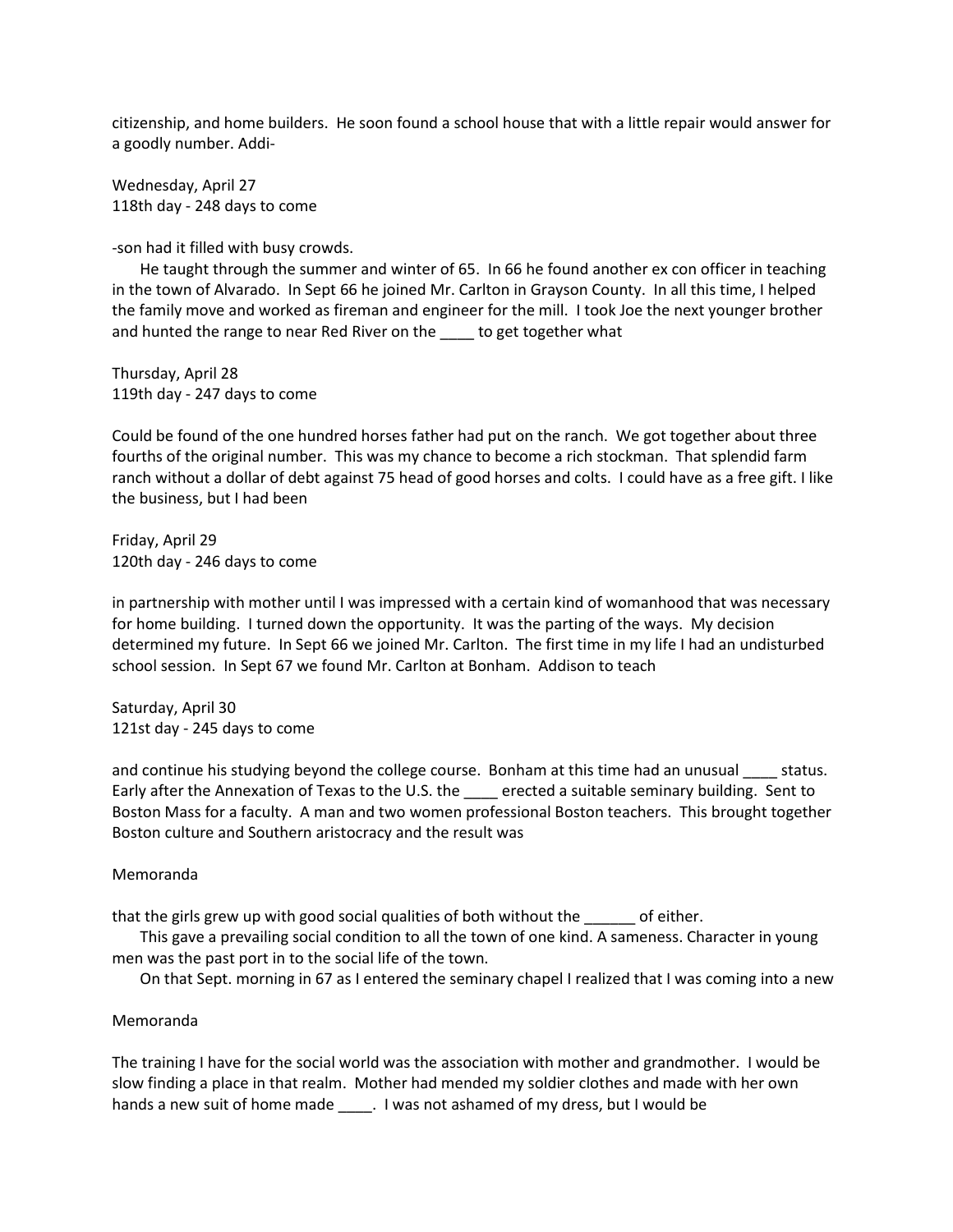Sunday, May 1 122nd day - 244 days to come

slow making a place in the social world of Bonham on occasions of parties in town. When school privileges were given I would \_\_\_\_ the boys discuss the young ladies. I was not long settling on one as different. I went to no parties and efforts to have a date with a certain young lady was usually met with regret for a previous engagement.

Monday, May 2 123rd day - 243 days to come

At the close of the school in June I returned home. Father had moved to the place selected for the new county seat of Johnson County. It was named Cleburne. Father was building a mill. I worked as foreman and engineer in sawing hard wood logs and grinding corn.

We returned to Bonham to school in Sept 68. It would be a long story to tell

Tuesday, May 3 124th day - 242 days to come

The events that culminated in an engagement of marriage with the most unusually admired and loved young lady in the town and in the school. There was hard opposition to this from many of the society women. The young lady had suitors of the rich. Professional men business men of highest rank, but I had the consent of her mother. The best in town. That Ella Lee should marry

Wednesday, May 4 125th day - 241 days to come

A probably poor school teacher preacher shocked society. We had agreed there was no term set but we had agreed I was myself astonished at the fact. This placed on me the responsibility to prove myself worthy. I analyzed love it was no idle sensual poison I must make myself worthy or same for to find one who was

Thursday, May 5 126th day - 240 days to come

worth – can't say more now –

On Tuesday July 5<sup>th</sup> Ella and I were at the home where she had grown to womanhood. Conditions had been such that she and her mother had very close companions. She had what was considered the best offer before she was 15. She was sought by some who her mother could oppose such plead for him to let them wait till she was grown. There was a great wedding, a few special friends.

| Friday, May 6                | Saturday, May 7              |
|------------------------------|------------------------------|
| 127th day - 239 days to come | 128th day - 238 days to come |

The summer of 1870 was one of floods of rain – the streams were up the roads were mess. Addison and I were teaching in Ft Worth. I went to see Ella in July, mother went with me to Collin county stopped with Mary Mary while I went to Bonham. We traeled in a two horse carriage. We were married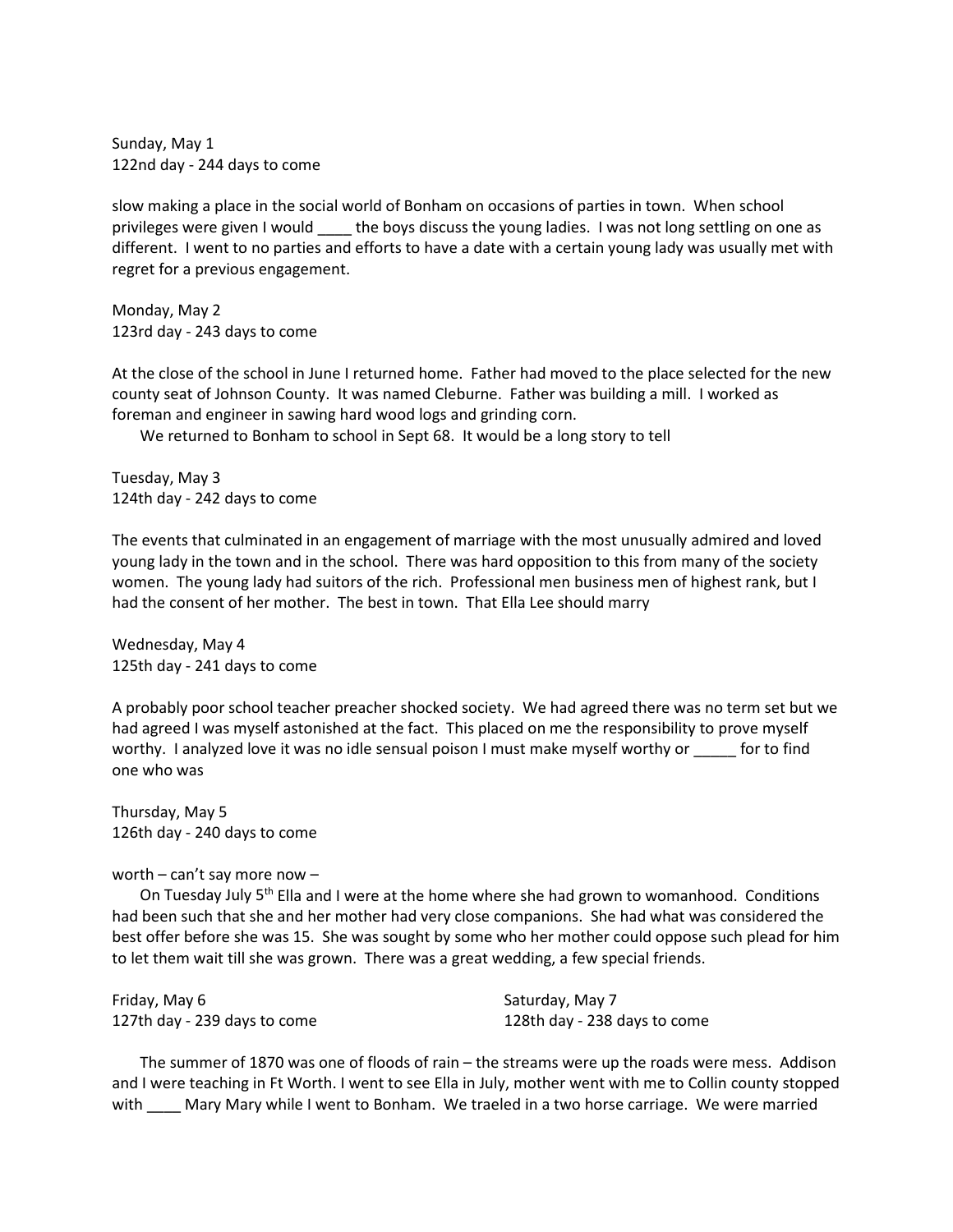July  $5<sup>th</sup>$  1870. We left Bonham on Wednesday afternoon. It seemed cruel for such a girl to leave such a mother, toe become a home builder with such a man. That was \_\_\_\_\_ my \_\_\_\_\_\_ putting the responsibility on me for a struggle for life. What ever good I have done was the result of Ella's partnership.

We traveled only 12 miles the first day

Sunday, May 8 129th day - 237 days to come Monday, May 9 130th day - 236 days to come

and were late getting a place for the night. We found a starmer living in a one room box house. A fire place cooking a place to eat and beds all in one room. Think of such on a wedding tour for such a young lady as Ella. They gave us a bed. I occupied a small part of \_\_\_\_\_\_ next to a sin to be a small part of her bed. The next day Thursday we came to Aunt Mary's four miles west of McKinney. Friday we left here for Ft Worth. Mother with us. The Trinity river was over the low banks. We could not cross at Dallas. The water was over the bottoms three miles west of Dallas. We found a place near Denton the the bluff on the west bank

Tuesday, May 10 131st day - 235 days to come Wednesday, May 11 132nd day - 234 days to come

gave approach to the streams. Here we found a man with a small flat boat just long enough to give room for our horses and carriage. We crossed the stream and followed an opening through the till the boat stuck in the mud. We un\_\_\_\_\_\_ bellies. We followed the carriage back to the \_\_\_\_. The horses to their bellies. It had become dark before reached high land. Here our ended. We had lost the road before we reached the hills. It was clear and I walked and had the horse getting the course by the stress. A few miles brought us to the heavy timbers of a stream. Hickory Creek west of Dent flowing into the Elm. The \_\_\_\_ we had \_\_\_\_\_\_ The two found a \_\_\_\_\_

Thursday, May 12 133rd day - 233 days to come Friday, May 13 134th day - 232 days to come

At the edge of which we came to a cabin with a rail fence around it. I hailed several \_ times at last a answered. What is wanted he answered back. I know I lam last that there is no more coming here nor going away. I told him there were ladies along and we made to be \_\_\_\_\_ out of there he answered a \_\_\_\_ place for women. That was no information. He came out and put me through searching lot of questions. I could see he was suspecting me as a a set booking after haunt of Bandits. He gave his name as Whitstone. Mother whispered to me that we were in a den of robbers. Whitstone was one of the leaders in the \_\_\_\_\_ labor and \_\_\_\_\_ was in the early days of the Republic of TX, all of the name were killed in H\_\_\_\_\_ County save one boy. She suspected this man was that boy – so it proved

Saturday, May 14 135th day - 231 days to come Sunday, May 15 136th day - 230 days to come

He took us in for the night, brought the carriage and horses in the enclosure gave the house room to Mother and Ella and a young woman who seemed to be a prisoner there. I learned afterward she was a young lady that had followed the out laws late in the night. Men began to come in. They went to a wagon, would get blanket or some kind of bedding through dawn on go to bed. He remarked that there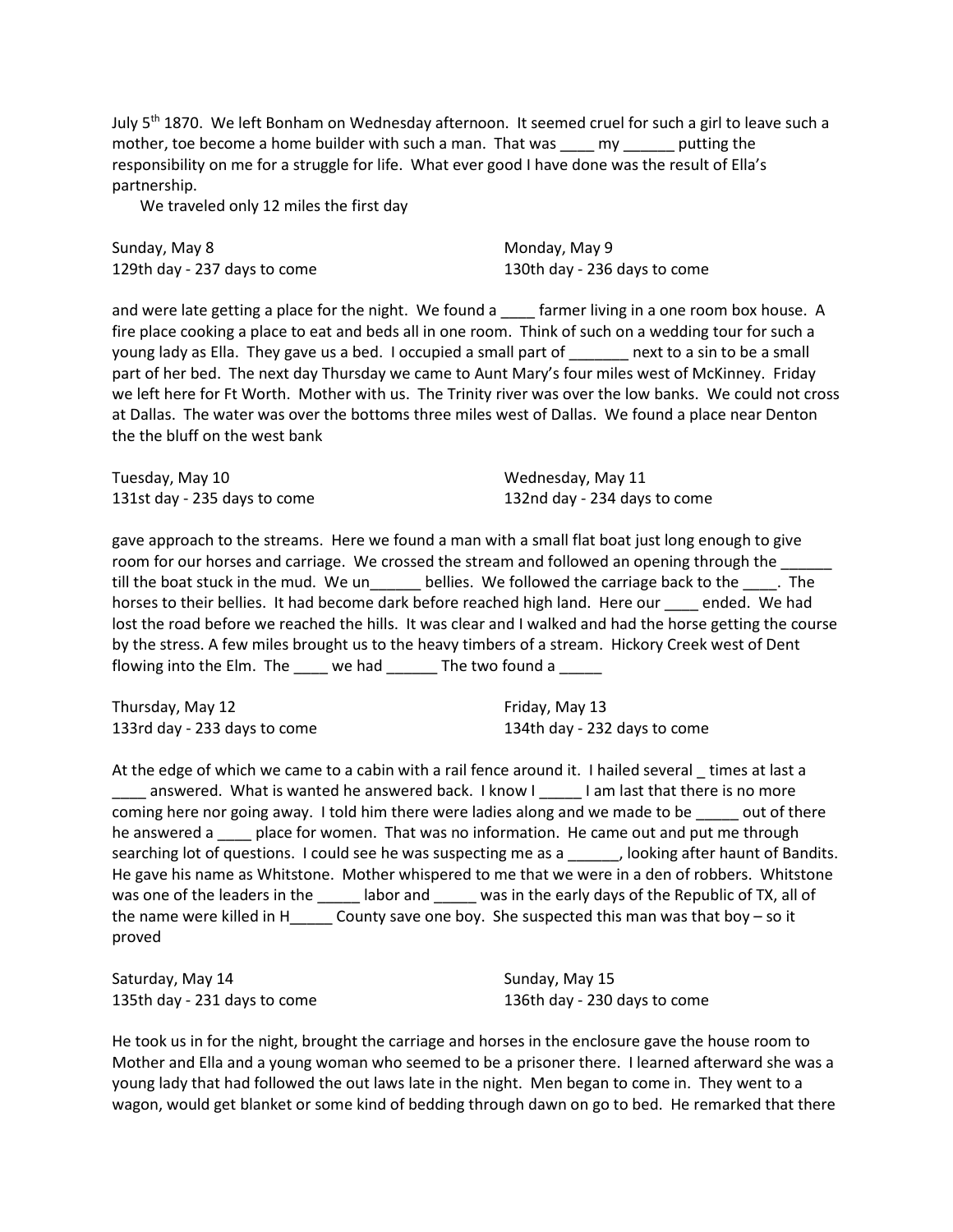was a good crowd when all together but I was in no harm. Before day they began to disappear into the to leave. They put their blankets into the wagon upon the head \_\_\_\_\_\_\_\_\_\_\_ and left. I spend the night \_\_\_\_\_ on all the \_\_\_\_ on the back seat of the carriage their business to \_\_\_\_\_

Monday, May 16 137th day - 229 days to come Tuesday, May 17 138th day - 228 days to come

Knowing that mother and Ella were in the cabin with the wife of the chief o f the Bandits Sam Barr afterward operated with this gang, but I am not sure he was with them at this time. This was about the time the beginning of his career. The \_\_\_\_\_\_ and Younger B \_\_\_ and Collins all of whom were in good condition from practice during the war raiding the Federal army. Their retreat when pressed was to this jungle but some of them would be seen among the crowds in Ft Worth and Dallas. After the one day I took my carriage horses to the blacksmith in Fort Worth to have them shod. I went for them and some had taken them, and I not yet found them. I was \_\_\_\_\_ to tell a \_\_\_\_\_ from a well dressed bandit while spending the night in my carriage I had time to think of the responsibility I had assumed when I had taken to be my

| Wednesday, May 18            | Thursday, May 19             |
|------------------------------|------------------------------|
| 139th day - 227 days to come | 140th day - 226 days to come |

Wife the only solace and comforter of her mother and that now she was at the mercy of a band of out laws and I was powerless if there should be need of help. Mr. Whitstone gave us a breakfast \_\_\_\_ bacon and bread fed my horses some corn, accepted one dollar for his hospitality, we use to a road, and bid us goodbye.

We searched the west fork of the Trinity at Ft Worth before dark but the river was full to overflowing. No bridge or boat to cross us. We got lodging with a farmer. Next moring put my horses in a \_\_\_\_\_\_\_\_ put our baggage in a stuff. Mother Ella and crowd in the stuff. I walked to town, borrowed a wagon, and mule and brought all to the home where we were to begin more than a only a start of \_\_\_\_\_\_\_\_\_\_\_\_\_ happy home life

Friday, May 20 141st day - 225 days to come Saturday, May 21 142nd day - 224 days to come

Which went beyond a half century without a sigh of regret. What we started together How and why I was so blessed beyond all measure I do not know. When I give thanks for the blessing I pray for strength to be worth of the trust

Sunday, May 22 143rd day - 223 days to come

Monday, May 23 144th day - 222 days to come

Tuesday, May 24 145th day - 221 days to come

Wednesday, May 25 146th day - 220 days to come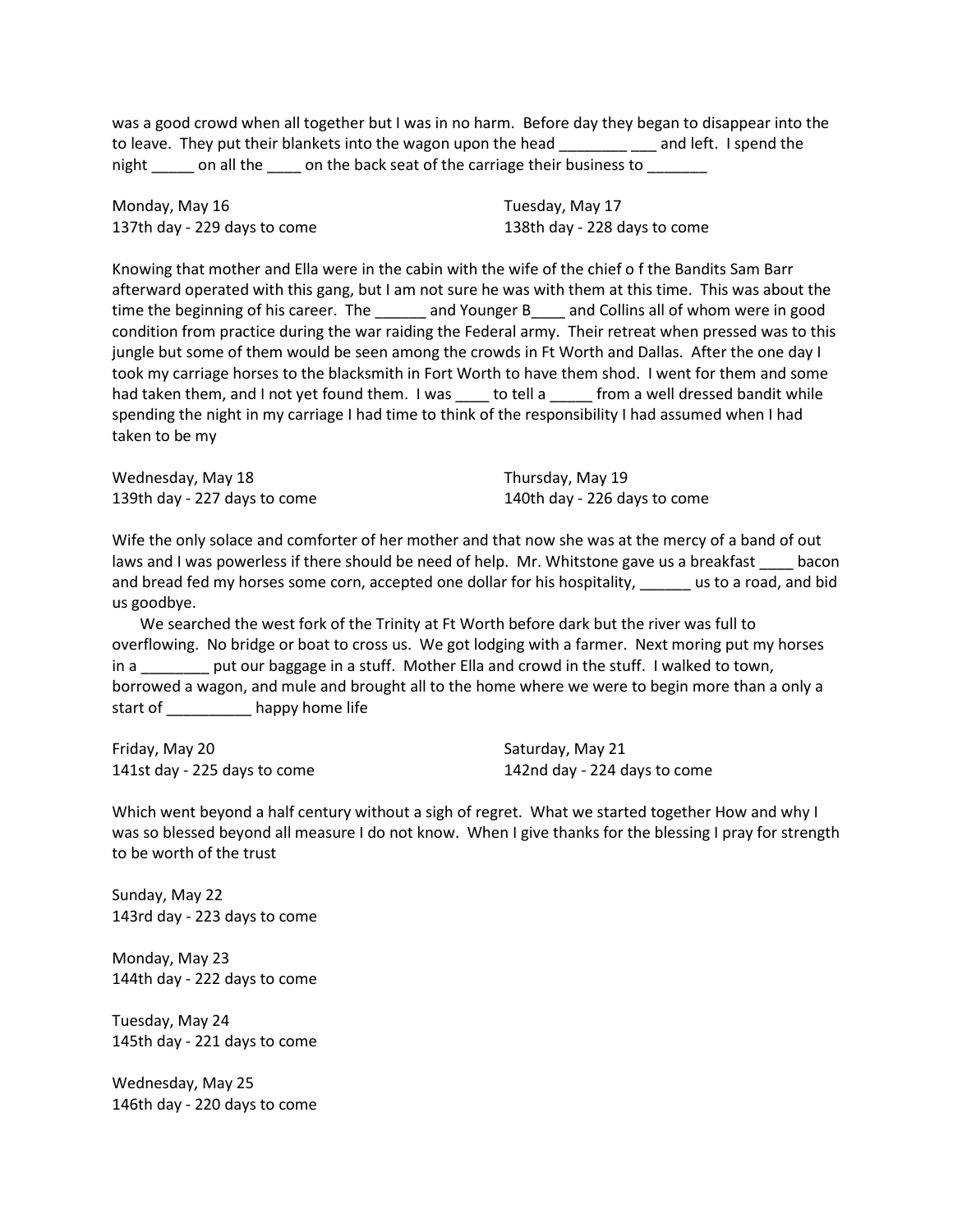### Memoranda

### ATTORNEYS LIST SERVICE

*A Subscription affords the following privileges for one year:*

Attorneys List and Quarterly Supplements.

A bond of \$5,000 guaranteeing the honesty of every attorney residing in the United States and Canada, whose name is published in our List.

Judicial bonds to be used when desired in suits involving attachment, injunction, replevin, appeal and security for costs or petitioning creditor in bankruptcy.

Report Blanks.

Collection Letters.

Advance Notices of Draft.

Drafts and Draft Notices.

Bonding Notices and Letters of Advice.

| 1931<br><b>JANUARY</b><br><b>FEBRUARY</b><br><b>MARCH</b><br>Su Mol Tu Wel Th<br>Su Mol Tu Wel Th<br>Fr<br>Su Mol Tu Wel Th<br>Sa<br>Fr<br>Sa<br>3<br>7<br>5<br>2<br>3<br>2<br>5<br>6<br>2<br>3<br>1<br>$\mathbf{1}$<br>1<br>4<br>4<br>5<br>7<br>12<br>8<br>9<br>8<br>11<br>13<br>9<br>10<br>11<br>12<br>9<br>10<br>8<br>6<br>10<br>4<br>14<br>12<br>13<br>15<br>15<br>16<br>17<br>15<br>17<br>14<br>16<br>17<br>18<br>19<br>16<br>18<br>19<br>11<br>20<br>21 |    |    |    |    |    |    |  |    |    |    |    |    |    |    |    |    |    |    |    |    |                |
|---------------------------------------------------------------------------------------------------------------------------------------------------------------------------------------------------------------------------------------------------------------------------------------------------------------------------------------------------------------------------------------------------------------------------------------------------------------|----|----|----|----|----|----|--|----|----|----|----|----|----|----|----|----|----|----|----|----|----------------|
|                                                                                                                                                                                                                                                                                                                                                                                                                                                               |    |    |    |    |    |    |  |    |    |    |    |    |    |    |    |    |    |    |    |    |                |
|                                                                                                                                                                                                                                                                                                                                                                                                                                                               |    |    |    |    |    |    |  |    |    |    |    |    |    |    |    |    |    |    |    | Fr | Sa             |
|                                                                                                                                                                                                                                                                                                                                                                                                                                                               |    |    |    |    |    |    |  |    |    |    |    |    |    |    |    |    |    |    |    | 6  | $\overline{7}$ |
|                                                                                                                                                                                                                                                                                                                                                                                                                                                               |    |    |    |    |    |    |  |    |    |    |    |    |    |    |    |    |    |    |    | 13 | 14             |
|                                                                                                                                                                                                                                                                                                                                                                                                                                                               |    |    |    |    |    |    |  |    |    |    |    |    |    |    |    |    |    |    |    | 20 | 21             |
| 18                                                                                                                                                                                                                                                                                                                                                                                                                                                            | 19 | 20 | 21 | 22 | 23 | 24 |  | 22 | 23 | 24 | 25 | 26 | 27 | 28 | 22 | 23 | 24 | 25 | 26 | 27 | 28             |
| 25                                                                                                                                                                                                                                                                                                                                                                                                                                                            | 26 | 27 | 28 | 29 | 30 | 31 |  |    |    |    |    |    |    |    | 29 | 30 | 31 |    |    |    |                |
|                                                                                                                                                                                                                                                                                                                                                                                                                                                               |    |    |    |    |    |    |  |    |    |    |    |    |    |    |    |    |    |    |    |    |                |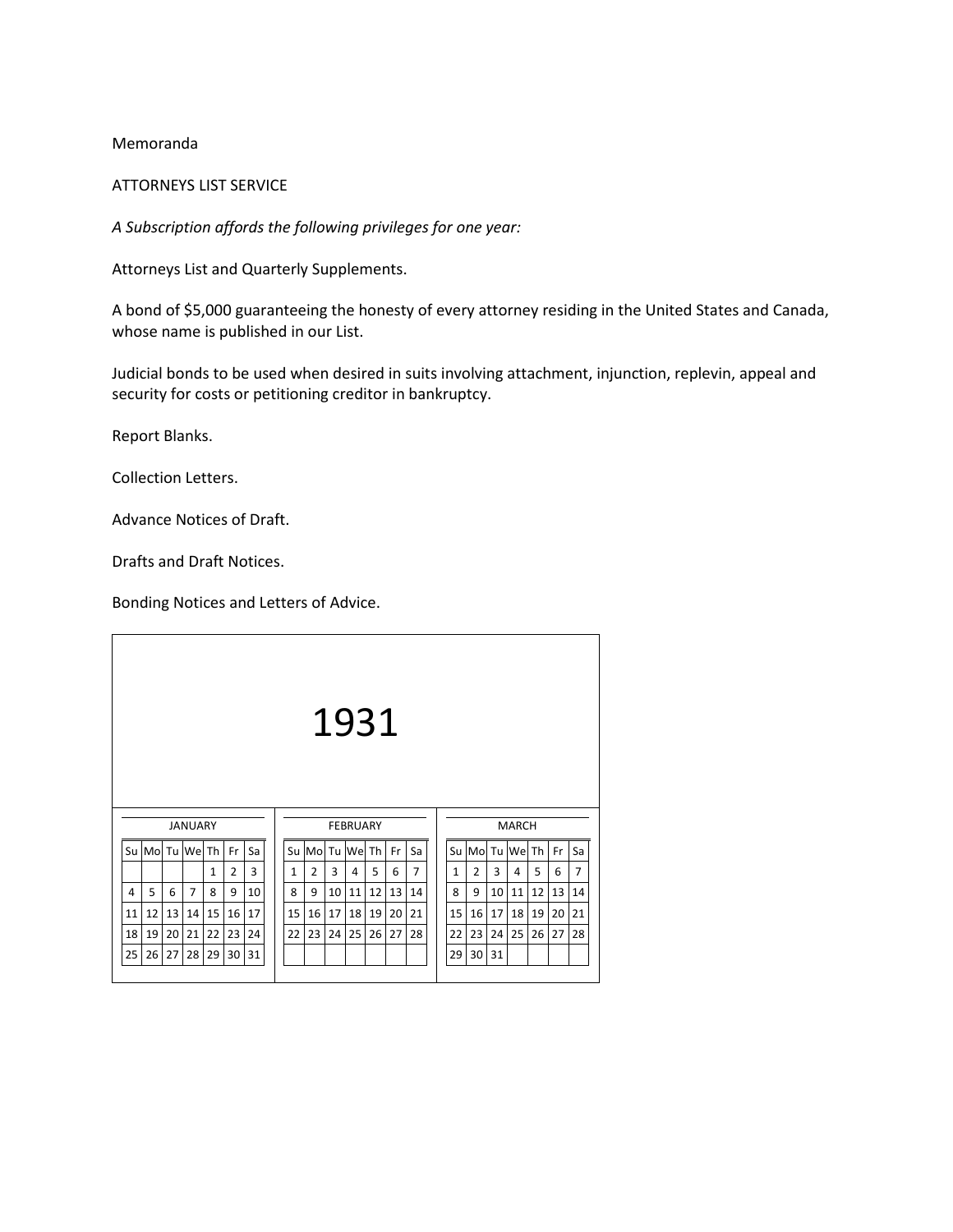|    |    |                | <b>APRIL</b>   |                |                | MAY |  |  |                |                |      |                 |                |                |                |  |                 |                | <b>JUNE</b>    |                |                  |    |    |    |  |
|----|----|----------------|----------------|----------------|----------------|-----|--|--|----------------|----------------|------|-----------------|----------------|----------------|----------------|--|-----------------|----------------|----------------|----------------|------------------|----|----|----|--|
| Su | Mo | Tu             | We Th          |                | Fr             | Sa  |  |  | Su             | Mo             | Tu l | We              | Th             | Fr             | Sa             |  |                 |                | Su Mo          | Tu l           | We               | Th | Fr | Sa |  |
|    |    |                | 1              | $\mathfrak{p}$ | 3              | 4   |  |  |                |                |      |                 |                | $\mathbf{1}$   | $\overline{2}$ |  |                 |                | 1              | $\overline{2}$ | 3                | 4  | 5  | 6  |  |
| 5  | 6  | $\overline{7}$ | 8              | q              | 10             | 11  |  |  | 3              | 4              | 5    | 6               | $\overline{7}$ | 8              | 9              |  |                 | $\overline{7}$ | 8              | q              | 10               | 11 | 12 | 13 |  |
| 12 | 13 | 14             | 15             | 16             | 17             | 18  |  |  | 10             | 11             | 12   | 13              | 14             | 15             | 16             |  |                 | 14             | 15             | 16             | 17               | 18 | 19 | 20 |  |
| 19 | 20 | 21             | 22             | 23             | 24             | 25  |  |  | 17             | 18             | 19   | 20              | 21             | 22             | 23             |  |                 | 21             | 22             | 23             | 24               | 25 | 26 | 27 |  |
| 26 | 27 | 28             | 29             | 30             |                |     |  |  | 24/31          | 25             | 26   | 27              | 28             | 29             | 30             |  |                 | 28             | 29             | 30             |                  |    |    |    |  |
|    |    |                | JULY           |                |                |     |  |  |                |                |      | <b>AUGUST</b>   |                |                |                |  |                 |                |                |                | <b>SEPTEMBER</b> |    |    |    |  |
| Su | Mo | Tu             | We Th          |                | Fr             | Sa  |  |  | Su             | Mo             |      | Tu We Th        |                | Fr             | Sa             |  |                 |                | Su Mo          |                | Tu We Th         |    | Fr | Sa |  |
|    |    |                | 1              | $\overline{2}$ | 3              | 4   |  |  |                |                |      |                 |                |                | $\mathbf{1}$   |  |                 |                |                | 1              | $\overline{2}$   | 3  | 4  | 5  |  |
| 5  | 6  | $\overline{7}$ | 8              | 9              | 10             | 11  |  |  | $\mathfrak{p}$ | 3              | 4    | 5               | 6              | $\overline{7}$ | 8              |  |                 | 6              | $\overline{7}$ | 8              | 9                | 10 | 11 | 12 |  |
| 12 | 13 | 14             | 15             | 16             | 17             | 18  |  |  | 9              | 10             | 11   | 12              | 13             | 14             | 15             |  |                 | 13             | 14             | 15             | 16               | 17 | 18 | 19 |  |
| 19 | 20 | 21             | 22             | 23             | 24             | 25  |  |  | 16             | 17             | 18   | 19              | 20             | 21             | 22             |  |                 | 20             | 21             | 22             | 23               | 24 | 25 | 26 |  |
| 26 | 27 | 28             | 29             | 30             | 31             |     |  |  |                | 23/30 24/31    | 25   | 26              | 27             | 28             | 29             |  |                 | 27             | 28             | 29             | 30               |    |    |    |  |
|    |    |                | <b>OCTOBER</b> |                |                |     |  |  |                |                |      | <b>NOVEMBER</b> |                |                |                |  | <b>DECEMBER</b> |                |                |                |                  |    |    |    |  |
| Su | Mo | Tu             | We Th          |                | Fr             | Sa  |  |  | Su             | Mo             | Tu   | Wel             | Th             | Fr             | Sa             |  |                 | Su             | Mo             | Tu             | Wel Th           |    | Fr | Sa |  |
|    |    |                |                | 1              | $\overline{2}$ | 3   |  |  | 1              | $\overline{2}$ | 3    | 4               | 5              | 6              | 7              |  |                 |                |                | 1              | $\overline{2}$   | 3  | 4  | 5  |  |
| 4  | 5  | 6              | $\overline{7}$ | 8              | 9              | 10  |  |  | 8              | 9              | 10   | 11              | 12             | 13             | 14             |  |                 | 6              | $\overline{7}$ | 8              | 9                | 10 | 11 | 12 |  |
| 11 | 12 | 13             | 14             | 15             | 16             | 17  |  |  | 15             | 16             | 17   | 18              | 19             | 20             | 21             |  |                 | 13             | 14             | 15             | 16               | 17 | 18 | 19 |  |
| 18 | 19 | 20             | 21             | 22             | 23             | 24  |  |  | 22             | 23             | 24   | 25              | 26             | 27             | 28             |  |                 | 20             | 21             | 22             | 23               | 24 | 25 | 26 |  |
| 25 | 26 | 27             | 28             | 29             | 30             | 31  |  |  | 29             | 30             |      |                 |                |                |                |  |                 | 27             | 28             | 29             | 30               | 31 |    |    |  |

|    |                |    |                |    |    |    |    |    |                | 1932            |    |    |    |    |          |                |              |                |    |    |
|----|----------------|----|----------------|----|----|----|----|----|----------------|-----------------|----|----|----|----|----------|----------------|--------------|----------------|----|----|
|    |                |    | <b>JANUARY</b> |    |    |    |    |    |                | <b>FEBRUARY</b> |    |    |    |    |          |                | <b>MARCH</b> |                |    |    |
| Su | Mo             | Tu | We             | Th | Fr | Sa | Su | Mo | Tu             | We Th           |    | Fr | Sa |    | Su Mo Tu |                | We Th        |                | Fr | Sa |
| 1  | $\overline{2}$ | 3  | 4              | 5  | 6  | 7  |    |    |                | 1               | 2  | 3  | 4  |    |          |                | 1            | $\overline{2}$ | 3  | 4  |
| 8  | 9              | 10 | 11             | 12 | 13 | 14 | 5  | 6  | $\overline{7}$ | 8               | 9  | 10 | 11 | 5  | 6        | $\overline{7}$ | 8            | 9              | 10 | 11 |
| 15 | 16             | 17 | 18             | 19 | 20 | 21 | 12 | 13 | 14             | 15              | 16 | 17 | 18 | 12 | 13       | 14             | 15           | 16             | 17 | 18 |
| 22 | 23             | 24 | 25             | 26 | 27 | 28 | 19 | 20 | 21             | 22              | 23 | 24 | 25 | 19 | 20       | 21             | 22           | 23             | 24 | 25 |
| 29 | 30             | 31 |                |    |    |    | 26 | 27 | 28             |                 |    |    |    | 26 | 27       | 28             | 29           | 30             | 31 |    |